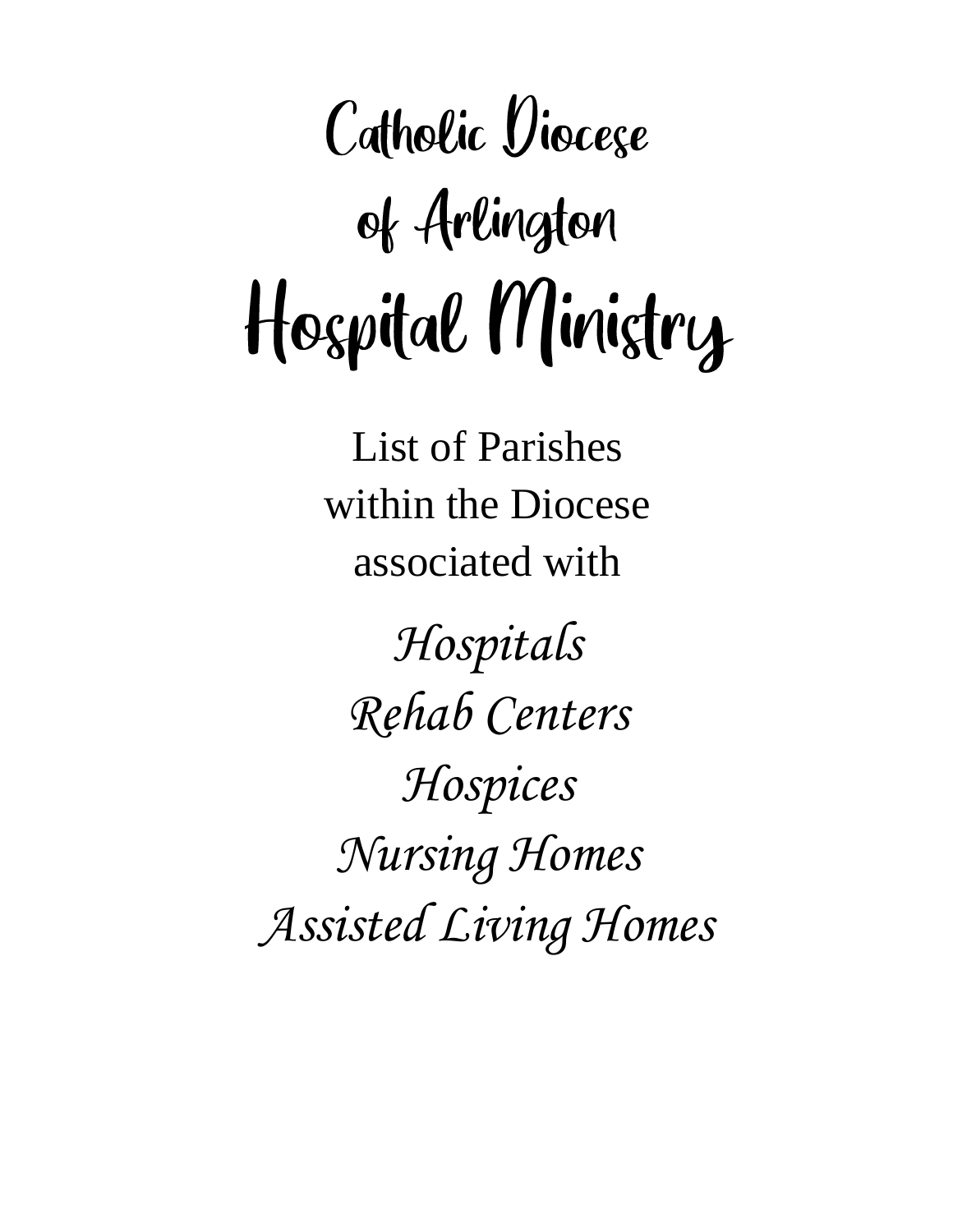# Table of Contents

| HOSPITALS & REHAB CENTERS WITHIN DIOCESE OF ARLINGTON 1        |                                              |
|----------------------------------------------------------------|----------------------------------------------|
| Bon Secours Hospital (old Rappahannock                         | Lancashire Convalescent and Rehabilitation 2 |
|                                                                | Loudoun Nursing and Rehab Center 3           |
| Cherrydale Rehabilitation Center  1                            | Manassas Health & Rehab  3                   |
| Culpeper Health & Rehabilitation Center 1                      | Mary Washington Healthcare Center3           |
| Culpeper Regional Hospital1                                    | Mary Washington Hospital  3                  |
|                                                                | NOVA Mental Health Institute 3               |
| Dulles Health and Rehab Center 1                               | Novant Health Caton Merchant House  3        |
| Encompass Health Rehab (HealthSouth)1                          | Novant Health UVA Haymarket Medical          |
| Encompass Health Rehabilitation  1                             |                                              |
|                                                                |                                              |
|                                                                | Potomac Falls Rehab Center 3                 |
|                                                                | Prince William Medical Center  3             |
| Fredericksburg Golden Living Center1                           |                                              |
| Gainesville Health and Rehab Center 2                          | Sentara Northern Virginia Medical Center  4  |
| Iliff Nursing and Rehabilitation Center 2                      | Shenandoah Memorial Hospital  4              |
|                                                                | Spotsylvania Regional Medical Center  4      |
| Inova Emergency room (Leesburg) 2                              | Stafford Hospital - part of Mary Washington  |
| Inova Fairfax Hospital - Medical Campus2                       |                                              |
| Inova Behavioral Health Center  2                              | Stone Springs Hospital Center  4             |
|                                                                |                                              |
|                                                                | Warren Memorial Hospital  4                  |
|                                                                | Winchester Medical Center  4                 |
|                                                                | Winchester Rehabilitation Center  4          |
| Lake Manassas Rehab Center  2                                  |                                              |
| NURSING AND ASSISTED LIVING HOMES WITHIN DIOCESE OF ARLINGTON5 |                                              |
| The Adler Center for Caring (Hospice) 5                        | Arbor Terrace Sudley Manor  5                |
| Almost Home Senior Care (Hospice)5                             |                                              |

[Ashby Ponds-Maple Grove Continuing Care](#page-9-7) .. 5

[Ashleigh at Lansdowne](#page-9-8) ................................... 5

| Allilost Home Senior Care (Hospice)  |
|--------------------------------------|
| Amerisist of Orange Assisted Living5 |
|                                      |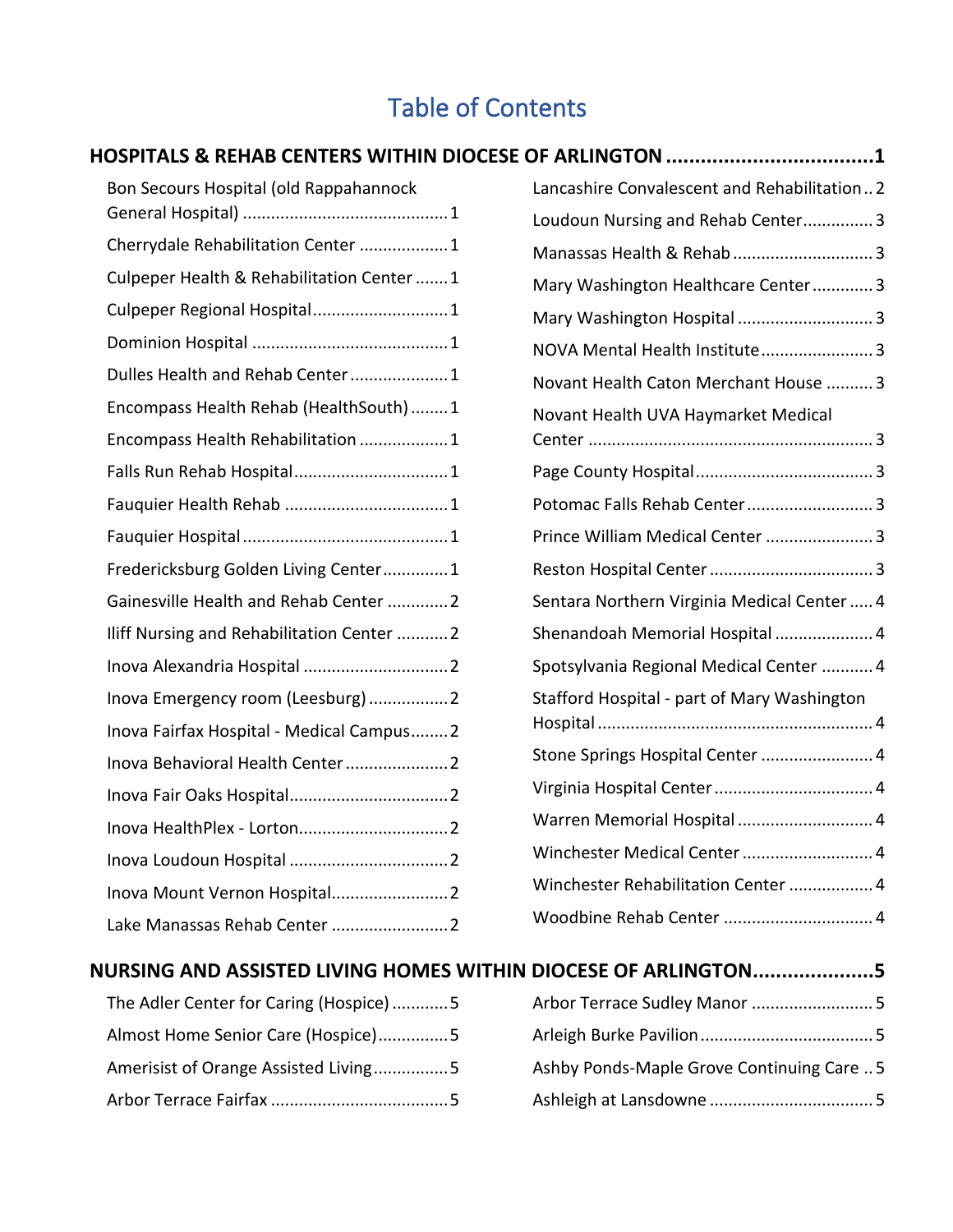| Atria Sterling Assisted Living Center 5    |  |
|--------------------------------------------|--|
| Autumn Care of Madison5                    |  |
| Bickford of Spotsylvania Senior Living  5  |  |
|                                            |  |
|                                            |  |
|                                            |  |
| Braddock Glen Assisted Living  6           |  |
|                                            |  |
| Brightview Great Falls Senior Living 6     |  |
| Brightview Woodburn Senior Living  6       |  |
| Brookdale Lake Ridge Senior Living 6       |  |
| Brookdale Arlington Senior Living 6        |  |
|                                            |  |
|                                            |  |
|                                            |  |
| Chancellor's Village Assisted Living 6     |  |
| Chesterbrook Residences Senior Living  6   |  |
| Commonwealth Senior Living at Front Royal7 |  |
| Commonwealth Senior Living at Kilmarnock7  |  |
| Consulate Health Care of Woodstock7        |  |
| Culpepper Gardens Senior Living7           |  |
| Dogwood Village of Orange County7          |  |
|                                            |  |
|                                            |  |
| English Meadows at Warrenton 7             |  |
|                                            |  |
| Envoy of Woodbridge Senior Living7         |  |
| Envoy of Alexandria Senior Living7         |  |
| Envoy of Winchester Senior Living7         |  |
|                                            |  |
|                                            |  |
|                                            |  |

| Fox Trail Senior Living Communities 8        |
|----------------------------------------------|
| Godfrey House Assisted living  8             |
| Golden Years & More Assisted Living 8        |
| Goodwin House (Alexandria) 8                 |
| Goodwin House (Bailey's Crossroads)  8       |
| Great Falls Assisted Living 8                |
| Green Valley Commons Assisted Living 8       |
| Greenfield Assisted Living at Stafford 8     |
| Greenfield & Greenfield Reflections of       |
| Greenfield & Greenfield Reflections of       |
| Greenfield of Spotsylvania Senior Living  9  |
| <b>Greenfields of Stafford Senior Living</b> |
| Greenspring Senior Community  9              |
| Halquist Capital Caring Hospice 9            |
| Harbor Chase Assisted Living 9               |
| Harmony Crossings at Chantilly  9            |
|                                              |
| Heartfields Assisted Living  9               |
| Heritage Hall at Front Royal 9               |
|                                              |
| Heritage Village Senior Living  9            |
| Hermitage Northern Virginia Senior           |
| Hidden Springs Nursing Home 10               |
|                                              |
|                                              |
| Kensington Assisted Living 10                |
| Lake Anne Assisted Living  10                |
| Leewood Nursing Homes 10                     |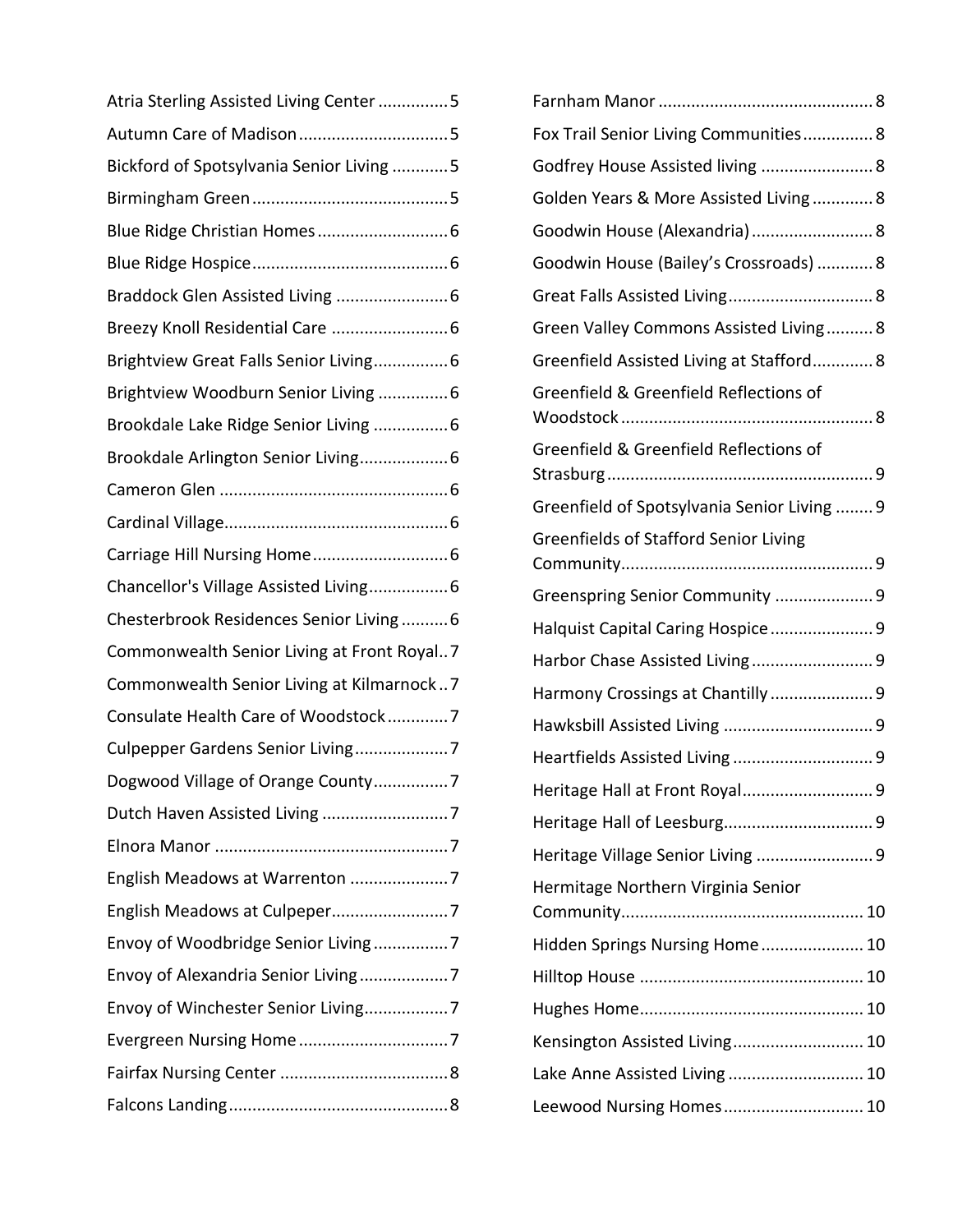| Lewinsville Retirement Residence  10         |
|----------------------------------------------|
|                                              |
| Lincolnia Senior Center  10                  |
| Little River Glen Senior Center 10           |
| Lynn Care Nursing Home  10                   |
| Madison House Assisted Living11              |
| Manchester Lakes Senior Apartment Homes      |
|                                              |
| ManorCare Health Services - Arlington11      |
| ManorCare Health Services - Fair Oaks11      |
| ManorCare Health Services - Alexandria 11    |
| ManorCare and Arden Courts at Fair Oaks11    |
| Marian Manor of Stafford Assisted Living  11 |
| Mary Marshall Assisted Living 11             |
| Meadow Glen Assisted Living  11              |
| Morningside Assisted Living 11               |
| Morris Glen Senior Living 11                 |
| Mount Vernon Nursing Home11                  |
| Oak Springs Senior Living  12                |
| Olley Glen Senior Residence  12              |
|                                              |
| Paramount Senior Living at Fredericksburg12  |
| Paramount Senior Living at Manassas  12      |
| Paul Springs Retirement Home 12              |
|                                              |
| Poet's Walk Memory Care at Fredericksburg12  |
| Poet's Walk Memory Care at Leesburg12        |
| Poet's Walk Memory Care at Warrenton  12     |
| Potomac Place Assisted Living  12            |
| Powhatan Nursing Home  12                    |
| Regency Care of Arlington (Nursing           |
| River Run Assisted Living 13                 |
|                                              |

| Royal Haven Nursing Home  13              |  |
|-------------------------------------------|--|
| Shenandoah Senior Living Nursing Home 13  |  |
| Silvardo Assisted Living for the Memory   |  |
|                                           |  |
|                                           |  |
| Skyview Springs Nursing Home 13           |  |
|                                           |  |
| Sommerset Retirement Community 13         |  |
| Spring Arbor of Fredericksburg 13         |  |
| Spring Arbor of Leesburg  13              |  |
| Spring Arbor of Winchester  14            |  |
| Springhill Assisted Living 14             |  |
| Sunrise of Mount Vernon Senior Living 14  |  |
| Sunrise of Alexandria Senior Living 14    |  |
| Sunrise of Falls Church Senior Living  14 |  |
| Sunrise at Fair Oaks Senior Living 14     |  |
| Sunrise at Leesburg Senior Living  14     |  |
| Sunrise at Bluemont Park Senior Living 14 |  |
| Sunrise at Old Town Senior Living  14     |  |
| Sunrise at Hunter Hill Senior Living  14  |  |
| Sunrise at Arlington Senior Living 14     |  |
| Sunrise at Fairfax Senior Living  14      |  |
| Sunrise at McLean Senior Living  14       |  |
| Sunrise at Countryside Senior Living  15  |  |
| Sunrise at George Mason Senior Living 15  |  |
| Tall Oaks Assisted Living  15             |  |
| The Arbors Senior Living  15              |  |
| The Crossing at Falls Run  15             |  |
| The Crossings at Lorton  15               |  |
|                                           |  |
|                                           |  |
| The Fountains at Washington House 15      |  |
|                                           |  |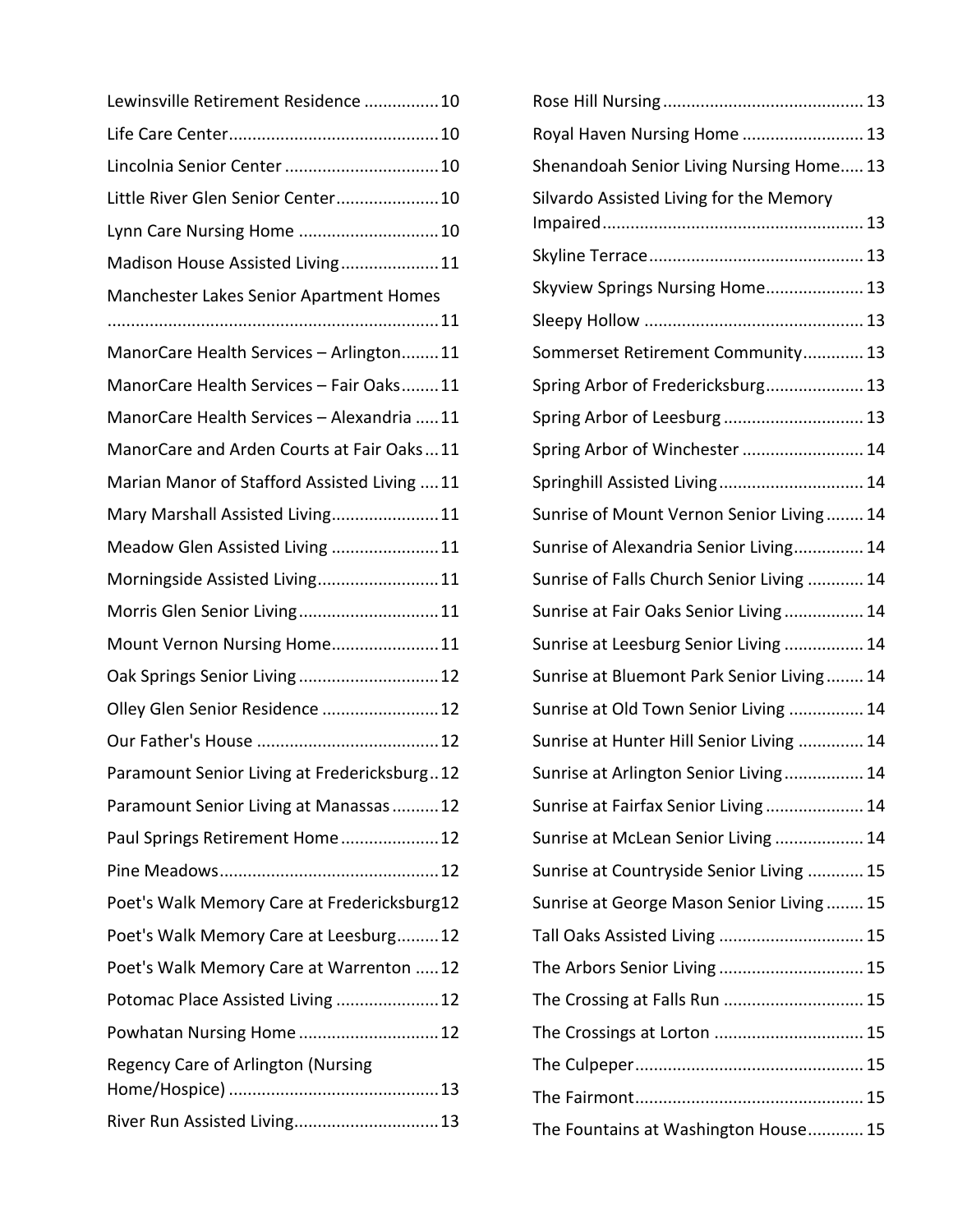| The Gardens Assisted Living 15          |
|-----------------------------------------|
| The Jefferson Senior Living Community15 |
|                                         |
| The Orchard Assisted Living at Warsaw16 |
|                                         |
|                                         |
| The Villa at Suffield Meadows 16        |
| The Village at Gordon House  16         |
| The Village at Orchard Ridge 16         |
| The Wellington at Lake Manassas 16      |
| The Willows at Orchard Ridge 16         |
|                                         |
|                                         |

| Tribute at One Loudoun 16           |  |
|-------------------------------------|--|
| Tyson's Tower Senior Living 16      |  |
| Vinson Hall Retirement Community 16 |  |
| Waltonwood at Ashburn 16            |  |
|                                     |  |
| Westminister at Lake Ridge  17      |  |
| Westminster Canterbury  17          |  |
| Whispering Pines Assisted Living 17 |  |
|                                     |  |
| Woodbine Nursing Home  17           |  |
|                                     |  |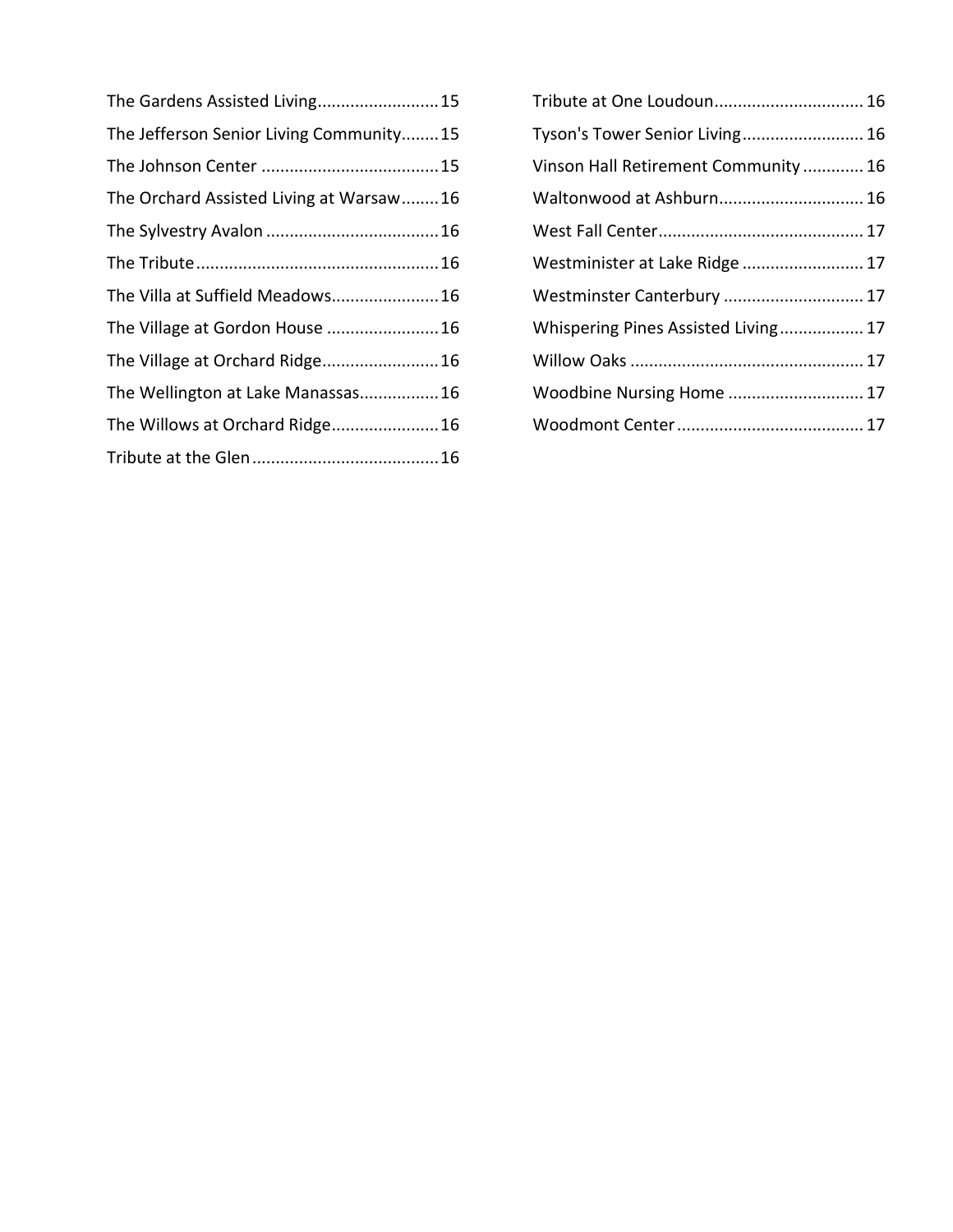# HOSPITALS & REHAB CENTERS WITHIN DIOCESE OF ARLINGTON

#### <span id="page-5-1"></span><span id="page-5-0"></span>**Bon Secours Hospital (old Rappahannock General Hospital)**

# **SAINT FRANCIS DE SALES**

154 E. Church St., Kilmarnock, VA 22484 (804) 435-1511 [stfrancis@va.metrocast.net](mailto:stfrancis@va.metrocast.net) [www.stfranciskilmarnock.org](http://www.stfranciskilmarnock.org/)

#### <span id="page-5-2"></span>**Cherrydale Rehabilitation Center**

**SAINT AGNES** 1910 N. Randolph St., Arlington, VA 22207 (703) 525-1166 [parishoffice@saintagnes.org](mailto:parishoffice@saintagnes.org) [www.saintagnes.org](http://www.saintagnes.org/)

#### <span id="page-5-3"></span>**Culpeper Health & Rehabilitation Center PRECIOUS BLOOD**

114 E. Edmondson St., Culpeper, VA 22701 (540) 825-8945 [office@pbcconline.com](mailto:office@pbcconline.com) [www.pbcconline.com](http://www.pbcconline.com/)

#### <span id="page-5-4"></span>**Culpeper Regional Hospital PRECIOUS BLOOD**

114 E. Edmondson St., Culpeper, VA 22701 (540) 825-8945 [office@pbcconline.com](mailto:office@pbcconline.com) [www.pbcconline.com](http://www.pbcconline.com/)

# <span id="page-5-5"></span>**Dominion Hospital**

**SAINT ANTHONY OF PADUA** 3305 Glen Carlyn Rd., Falls Church, VA 22041 (703) 820-7111 [info@stanthonyparish.org](mailto:info@stanthonyparish.org) [www.stanthonyparish.org](http://www.stanthonyparish.org/)

# <span id="page-5-6"></span>**Dulles Health and Rehab Center**

**SAINT VERONICA** 3460 Centreville Rd., Chantilly, VA 20151 (703) 773-2000 [info@stveronica.net](mailto:info@stveronica.net) [www.stveronica.net](http://www.stveronica.net/)

## <span id="page-5-7"></span>**Encompass Health Rehab (HealthSouth) SAINT MARY OF THE IMMACULATE CONCEPTION** 1009 Stafford Ave., Fredericksburg, VA 22401

(540) 373-6491 [stmary@stmaryfred.org](mailto:stmary@stmaryfred.org) [www.stmaryfred.org](http://www.stmaryfred.org/)

## <span id="page-5-8"></span>**Encompass Health Rehabilitation CORPUS CHRISTI** 43130 Amberwood Plaza, Suite 150, South Riding, VA 20152 (703) 378-1037 [info@corpuschristisr.org](mailto:info@corpuschristisr.org) [www.corpuschristisr.org](http://www.corpuschristisr.org/)

#### <span id="page-5-9"></span>**Falls Run Rehab Hospital**

**SAINT MARY OF THE IMMACULATE CONCEPTION** 1009 Stafford Ave., Fredericksburg, VA 22401 (540) 373-6491 [stmary@stmaryfred.org](mailto:stmary@stmaryfred.org) [www.stmaryfred.org](http://www.stmaryfred.org/)

<span id="page-5-10"></span>**Fauquier Health Rehab SAINT JOHN THE EVANGELIST** 271 Winchester St., Warrenton, VA 20186 (540) 347-2922 [www.sje1.org](http://www.sje1.org/)

<span id="page-5-11"></span>**Fauquier Hospital SAINT JOHN THE EVANGELIST** 271 Winchester St., Warrenton, VA 20186 (540) 347-2922 [www.sje1.org](http://www.sje1.org/)

## <span id="page-5-12"></span>**Fredericksburg Golden Living Center SAINT MARY OF THE IMMACULATE CONCEPTION** 1009 Stafford Ave., Fredericksburg, VA 22401 (540) 373-6491 [stmary@stmaryfred.org](mailto:stmary@stmaryfred.org) [www.stmaryfred.org](http://www.stmaryfred.org/)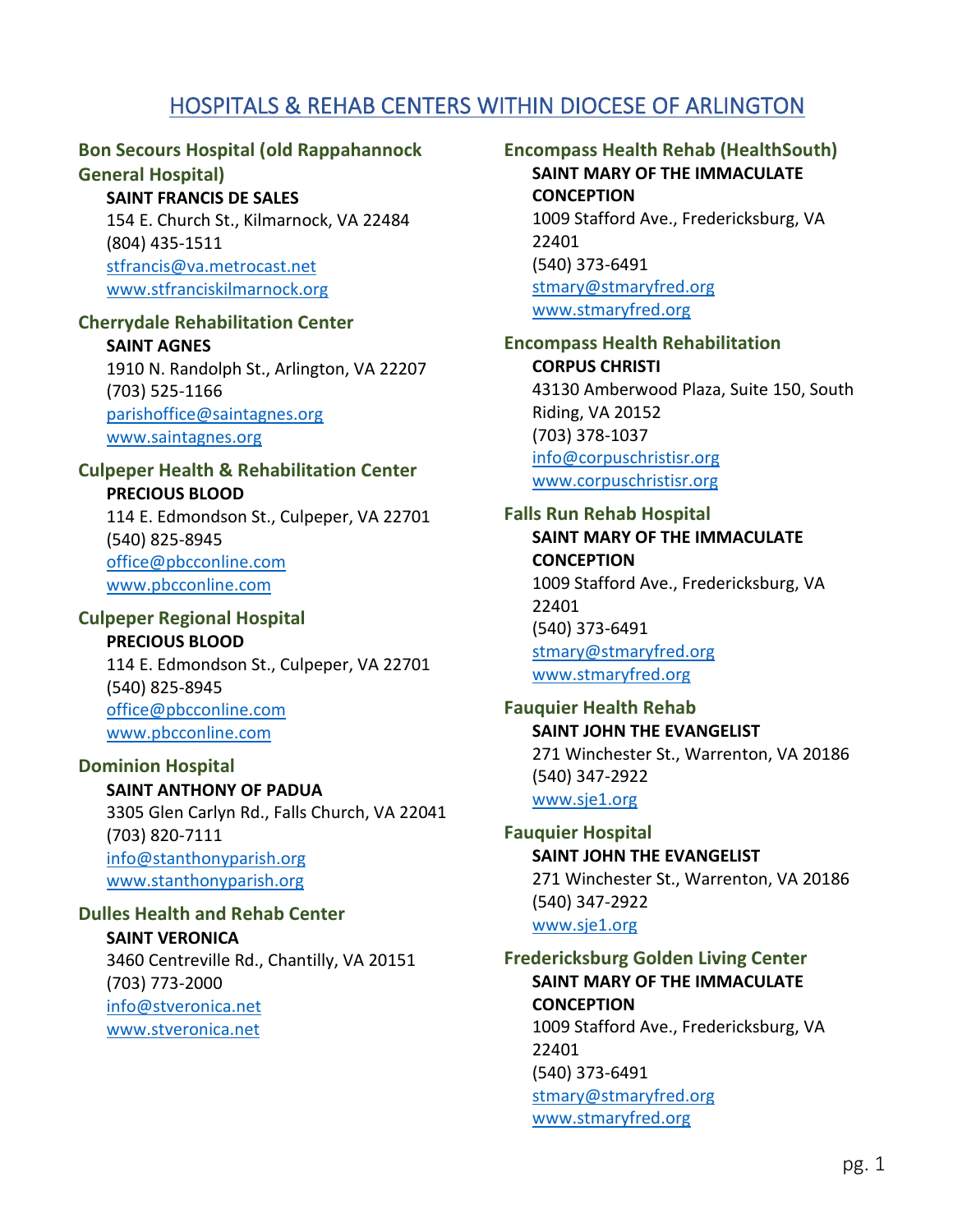## <span id="page-6-0"></span>**Gainesville Health and Rehab Center**

**HOLY TRINITY** 8213 Linton Hall Rd., Gainesville, VA 20155 (703) 753-6700 [secretary@holytrinityparish.net](mailto:secretary@holytrinityparish.net) [www.holytrinityparish.net](http://www.holytrinityparish.net/)

#### <span id="page-6-1"></span>**Iliff Nursing and Rehabilitation Center OUR LADY OF GOOD COUNSEL**

8601 Wolftrap Rd., Vienna, VA 22182-5026 (703) 938-2828 [info@olgcva.org](mailto:info@olgcva.org) [www.olgcva.org](http://www.olgcva.org/)

#### <span id="page-6-2"></span>**Inova Alexandria Hospital**

#### **BLESSED SACRAMENT**

1427 W. Braddock Rd., Alexandria, VA 22302 (703) 998-6100; After hours, call (703) 998- 6107 [parishoffice@blessedsacramentcc.org](mailto:parishoffice@blessedsacramentcc.org)

[www.blessedsacramentcc.org](http://www.blessedsacramentcc.org/)

# <span id="page-6-3"></span>**Inova Emergency room (Leesburg)**

#### **SAINT JOHN THE APOSTLE**

101 Oakcrest Manor Dr., NE, Leesburg, VA 20176 (703) 777-1317 [church@stjohnleesburg.com](mailto:church@stjohnleesburg.com) [www.saintjohnleesburg.org](http://www.saintjohnleesburg.org/)

#### <span id="page-6-4"></span>**Inova Fairfax Hospital - Medical Campus CATHOLIC CHAPLAIN assigned to Fairfax Hospital**

During Normal Business Hours (Monday - Friday, 8:30 a.m. to 5 p.m.)

- Ask a nurse (or other healthcare provider) to contact chaplain.
- If a healthcare provider is not available, call x3767 (on hospital phone) or (703) 776-3767 (from outside phone)

During Evenings and Weekends

- Ask a nurse (or other healthcare provider) to contact chaplain.
- Use this for emergencies only

<span id="page-6-5"></span>**Inova Behavioral Health Center SAINT JOHN THE APOSTLE** 101 Oakcrest Manor Dr., NE, Leesburg, VA 20176 (703) 777-1317 [church@stjohnleesburg.com](mailto:church@stjohnleesburg.com) [www.saintjohnleesburg.org](http://www.saintjohnleesburg.org/)

# <span id="page-6-6"></span>**Inova Fair Oaks Hospital**

**SAINT VERONICA** 3460 Centreville Rd., Chantilly, VA 20151 (703) 773-2000 [info@stveronica.net](mailto:info@stveronica.net) [www.stveronica.net](http://www.stveronica.net/)

<span id="page-6-7"></span>**Inova HealthPlex - Lorton OUR LADY OF ANGELS** 13752 Mary's Way, Woodbridge, VA 22191 (703) 494-2444 [www.olacc.org](http://www.olacc.org/)

#### <span id="page-6-8"></span>**Inova Loudoun Hospital**

**SAINT THERESA** 21370 St. Theresa Ln., Ashburn, VA 20147 (703) 729-2287 [office@sainttheresaparish.com](mailto:office@sainttheresaparish.com) [www.sainttheresaparish.com](http://www.sainttheresaparish.com/)

#### <span id="page-6-9"></span>**Inova Mount Vernon Hospital GOOD SHEPHERD** 8710 Mt. Vernon Hwy., Alexandria, VA 22309 (703) 780-4055 [office@gs-cc.org](mailto:office@gs-cc.org) [www.gs-cc.org](http://www.gs-cc.org/)

<span id="page-6-10"></span>**Lake Manassas Rehab Center HOLY TRINITY** 8213 Linton Hall Rd., Gainesville, VA 20155 (703) 753-6700 [secretary@holytrinityparish.net](mailto:secretary@holytrinityparish.net) [www.holytrinityparish.net](http://www.holytrinityparish.net/)

## <span id="page-6-11"></span>**Lancashire Convalescent and Rehabilitation SAINT FRANCIS DE SALES** 154 E. Church St., Kilmarnock, VA 22484 (804) 435-1511 [stfrancis@va.metrocast.net](mailto:stfrancis@va.metrocast.net)

[www.stfranciskilmarnock.org](http://www.stfranciskilmarnock.org/)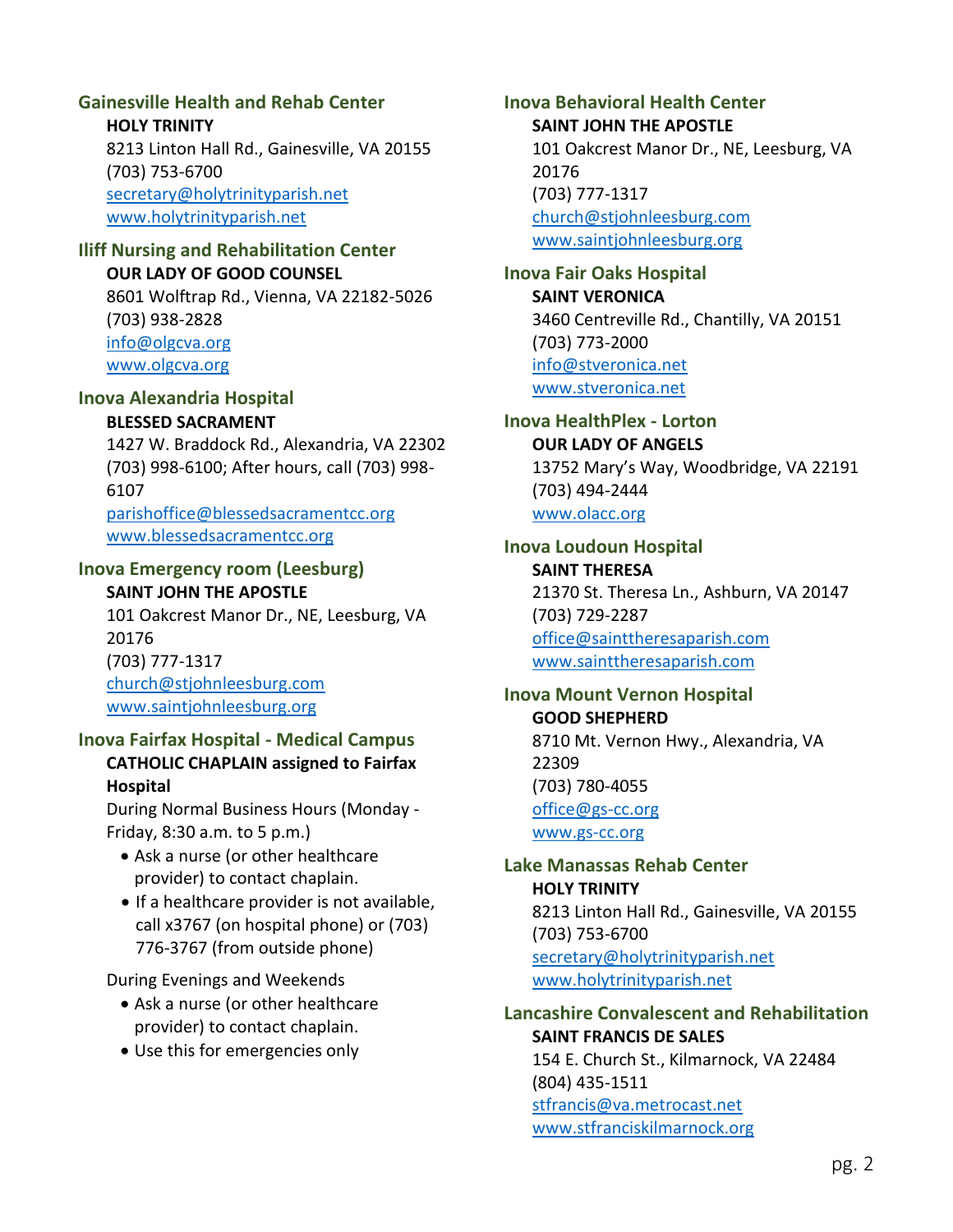# <span id="page-7-0"></span>**Loudoun Nursing and Rehab Center**

**SAINT JOHN THE APOSTLE**

101 Oakcrest Manor Dr., NE, Leesburg, VA 20176 (703) 777-1317 [church@stjohnleesburg.com](mailto:church@stjohnleesburg.com) [www.saintjohnleesburg.org](http://www.saintjohnleesburg.org/)

## <span id="page-7-1"></span>**Manassas Health & Rehab**

**ALL SAINTS** 9300 Stonewall Rd., Manassas, VA 20110 (703) 368-4500 [parishoffice@allsaintsva.org](mailto:parishoffice@allsaintsva.org) [www.allsaintsva.org](http://www.allsaintsva.org/)

## <span id="page-7-2"></span>**Mary Washington Healthcare Center**

**SAINT ELIZABETH OF HUNGARY SAINT ANTHONY MISSION - associated with St. Elizabeth of Hungary** Mailing Address: 11 Irving Ave., Colonial Beach, VA 22443 (804) 224-7221 [office@saintselizabethandanthony.com](mailto:office@saintselizabethandanthony.com) www[.saintselizabethandanthony.com](https://saintselizabethandanthony.com/)

## <span id="page-7-3"></span>**Mary Washington Hospital**

## **SAINT MARY OF THE IMMACULATE CONCEPTION**

1009 Stafford Ave., Fredericksburg, VA 22401 (540) 373-6491 [stmary@stmaryfred.org](mailto:stmary@stmaryfred.org) [www.stmaryfred.org](http://www.stmaryfred.org/)

## <span id="page-7-4"></span>**NOVA Mental Health Institute**

**SAINT AMBROSE** 3901 Woodburn Rd., Annandale, VA 22003 (703) 280-4400 [information@stambroseva.org](mailto:information@stambroseva.org) [www.stambroseva.org](http://www.stambroseva.org/)

## <span id="page-7-5"></span>**Novant Health Caton Merchant House**

## **ALL SAINTS** 9300 Stonewall Rd., Manassas, VA 20110 (703) 368-4500 [parishoffice@allsaintsva.org](mailto:parishoffice@allsaintsva.org) [www.allsaintsva.org](http://www.allsaintsva.org/)

# <span id="page-7-6"></span>**Novant Health UVA Haymarket Medical**

**Center HOLY TRINITY** 8213 Linton Hall Rd., Gainesville, VA 20155 (703) 753-6700 [secretary@holytrinityparish.net](mailto:secretary@holytrinityparish.net) [www.holytrinityparish.net](http://www.holytrinityparish.net/)

## **SAINT KATHARINE DREXEL MISSION -**

**associated with St. Stephen the Martyr** Office at 4100 Mill Creek Road, Haymarket, VA 20169 (703) 754-8444 [esivick@saint-stephen.org](mailto:esivick@saint-stephen.org) [www.katharinedrexelcc.org](http://www.katharinedrexelcc.org/)

#### <span id="page-7-7"></span>**Page County Hospital OUR LADY OF THE VALLEY**

200 Collins Ave., Luray, VA 22835 (540) 743-4919 [ourladyofthevalley@comcast.net](mailto:ourladyofthevalley@comcast.net) [www.ourladyofthevalleyluray.org](http://www.ourladyofthevalleyluray.org/)

#### <span id="page-7-8"></span>**Potomac Falls Rehab Center CHRIST THE REDEEMER**

46833 Harry Byrd Hwy., Sterling, VA 20164 (703) 430-0811 [donna@ctrcc.org](mailto:donna@ctrcc.org) [www.ctrcc.org](http://www.ctrcc.org/)

## <span id="page-7-9"></span>**Prince William Medical Center**

**ALL SAINTS** 9300 Stonewall Rd., Manassas, VA 20110 (703) 368-4500 [parishoffice@allsaintsva.org](mailto:parishoffice@allsaintsva.org) [www.allsaintsva.org](http://www.allsaintsva.org/)

#### <span id="page-7-10"></span>**Reston Hospital Center SAINT JOSEPH**

750 Peachtree St., Herndon, VA 20170 (703) 880-4300; After hours, call (703) 880- 4302 or (703) 880-4304 [jnappier@sjcherndon.org](mailto:jnappier@sjcherndon.org) [www.sjcherndon.org](http://www.sjcherndon.org/)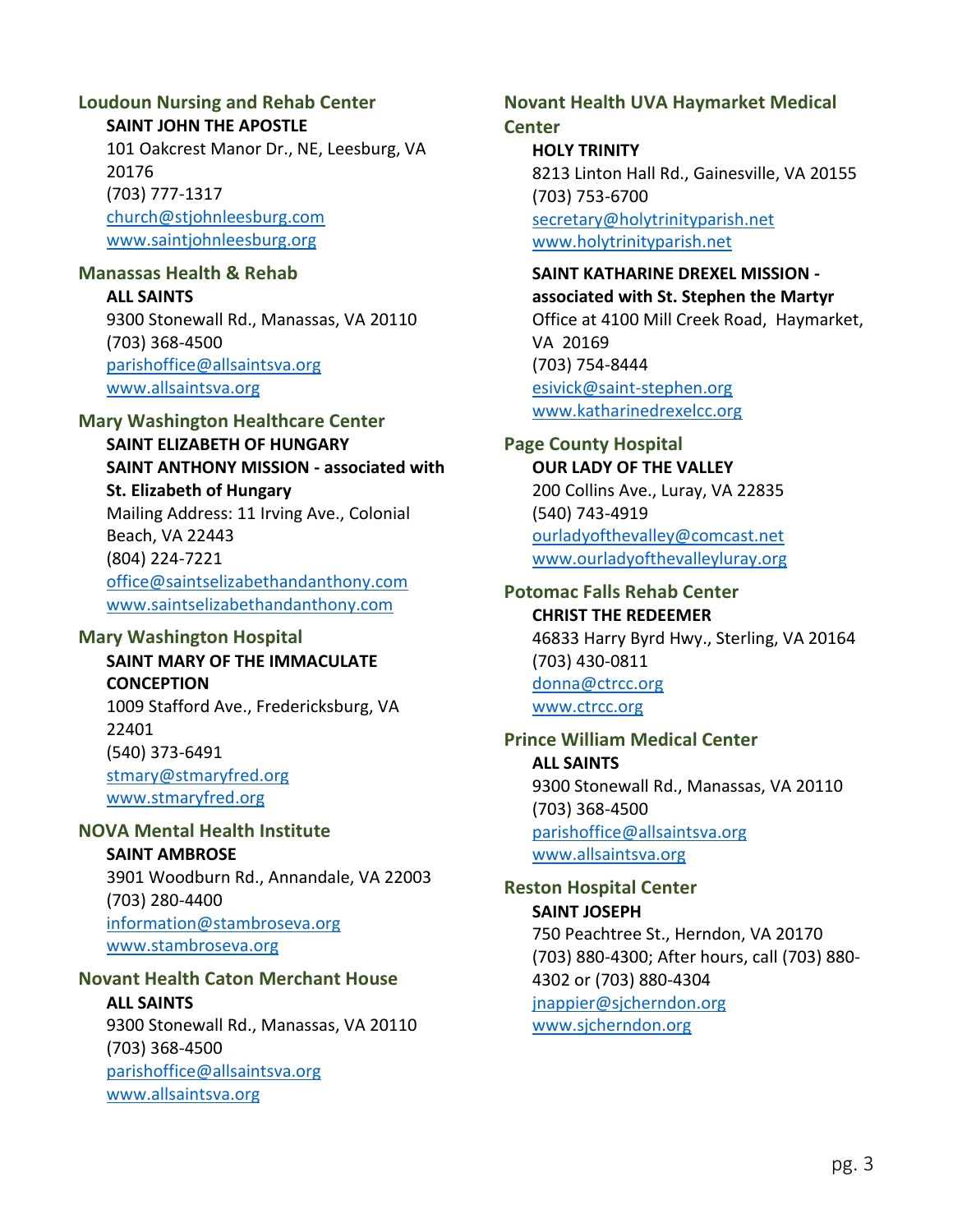#### <span id="page-8-0"></span>**Sentara Northern Virginia Medical Center OUR LADY OF ANGELS**

13752 Mary's Way, Woodbridge, VA 22191 (703) 494-2444 [www.olacc.org](http://www.olacc.org/)

# **HOLY FAMILY**

14160 Ferndale Rd., Dale City, VA 22193 (703) 670-8161 [parishoffice@holyfamilydalecity.org](mailto:parishoffice@holyfamilydalecity.org) [www.holyfamilycatholicchurchdalecity.org](http://www.holyfamilycatholicchurchdalecity.org/)

#### <span id="page-8-1"></span>**Shenandoah Memorial Hospital**

## **SAINT JOHN BOSCO & OUR LADY OF THE SHENANDOAH MISSION associated with St. John Bosco**

315 North Main St., Woodstock, VA 22664 (540) 459-4448; After hours, call (540) 333- 7379

[office@sjbwoodstock.org](mailto:office@sjbwoodstock.org) [www.sjbwoodstock.org](http://www.sjbwoodstock.org/)

#### <span id="page-8-2"></span>**Spotsylvania Regional Medical Center SAINT JUDE**

9600 Caritas St., Fredericksburg, VA 22408 (540) 891-7350 [info@stjudechurch.us](mailto:info@stjudechurch.us) [www.stjudechurch.us](http://www.stjudechurch.us/)

#### <span id="page-8-3"></span>**Stafford Hospital - part of Mary Washington Hospital**

**SAINT WILLIAM OF YORK**

3130 Jefferson Davis Hwy., Stafford, VA 22554 (540) 659-1102 [parishoffice@swoycc.org](mailto:parishoffice@swoycc.org) [www.swoycc.org](http://www.swoycc.org/)

## <span id="page-8-4"></span>**Stone Springs Hospital Center SAINT THERESA** 21370 St. Theresa Ln., Ashburn, VA 20147 (703) 729-2287 [office@sainttheresaparish.com](mailto:office@sainttheresaparish.com) [www.sainttheresaparish.com](http://www.sainttheresaparish.com/)

#### <span id="page-8-5"></span>**Virginia Hospital Center**

**SAINT ANN** 5300 10th St. N., Arlington, VA 22205 (703) 528-6276 [www.stannchurch.org](http://www.stannchurch.org/)

#### <span id="page-8-6"></span>**Warren Memorial Hospital SAINT JOHN THE BAPTIST**

120 W. Main St., Front Royal, VA 22630 (540) 635-3780 [stjohns@sjtb.org](mailto:stjohns@sjtb.org) [www.sjtb.org](http://www.sjtb.org/)

#### <span id="page-8-7"></span>**Winchester Medical Center SACRED HEART OF JESUS**

130 Keating Dr., Winchester, VA 22601 (540) 662-5858; After hours, call (540) 667- 6156

[office@sacredheartwinchester.org](mailto:office@sacredheartwinchester.org) [www.sacredheartwinchester.org](http://www.sacredheartwinchester.org/)

#### <span id="page-8-8"></span>**Winchester Rehabilitation Center SACRED HEART OF JESUS**

130 Keating Dr., Winchester, VA 22601 (540) 662-5858; After hours, call (540) 667- 6156

[office@sacredheartwinchester.org](mailto:office@sacredheartwinchester.org) [www.sacredheartwinchester.org](http://www.sacredheartwinchester.org/)

#### <span id="page-8-9"></span>**Woodbine Rehab Center BASILICA OF SAINT MARY**

313 S. Royal St., Alexandria, VA 22314 (703) 836-4100 [admin@stmaryoldtown.org](mailto:admin@stmaryoldtown.org) [www.stmaryoldtown.org](http://www.stmaryoldtown.org/)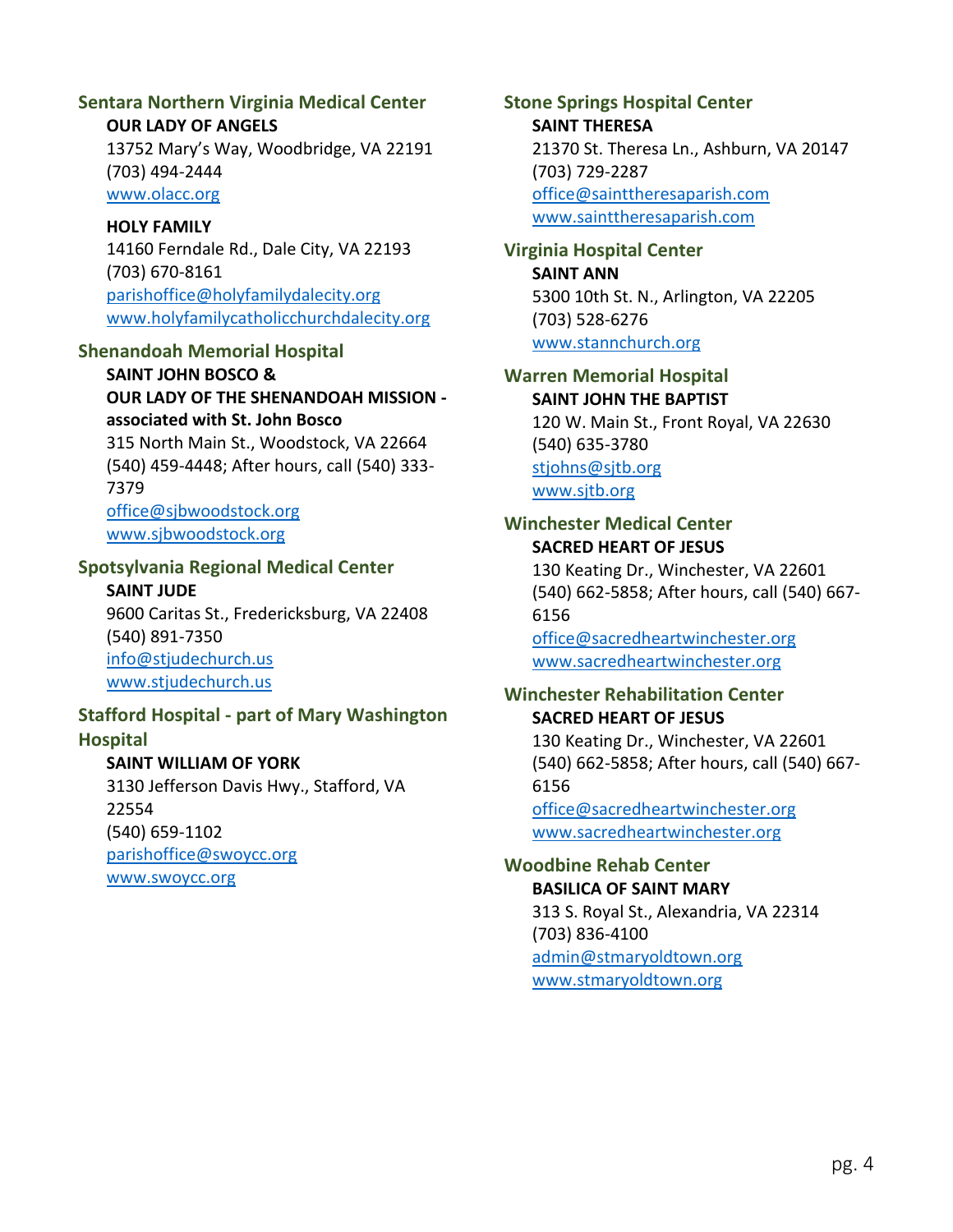# <span id="page-9-0"></span>NURSING AND ASSISTED LIVING HOMES WITHIN DIOCESE OF ARLINGTON

## <span id="page-9-1"></span>**The Adler Center for Caring (Hospice)**

**CORPUS CHRISTI** 43130 Amberwood Plaza, Suite 150, South Riding, VA 20152 (703) 378-1037 [info@corpuschristisr.org](mailto:info@corpuschristisr.org) [www.corpuschristisr.org](http://www.corpuschristisr.org/)

#### <span id="page-9-2"></span>**Almost Home Senior Care (Hospice) SAINT AMBROSE**

3901 Woodburn Rd., Annandale, VA 22003 (703) 280-4400 [information@stambroseva.org](mailto:information@stambroseva.org) [www.stambroseva.org](http://www.stambroseva.org/)

#### <span id="page-9-3"></span>**Amerisist of Orange Assisted Living SAINT ISIDORE THE FARMER**

14414 St. Isidore Way, Orange, VA 22960 (540) 672-4933 [admin@saintisidorethefarmer.com](mailto:admin@saintisidorethefarmer.com) [www.saintisidorethefarmer.com](http://www.saintisidorethefarmer.com/)

## <span id="page-9-4"></span>**Arbor Terrace Fairfax**

**SAINT VERONICA** 3460 Centreville Rd., Chantilly, VA 20151 (703) 773-2000 [info@stveronica.net](mailto:info@stveronica.net) [www.stveronica.net](http://www.stveronica.net/)

#### <span id="page-9-5"></span>**Arbor Terrace Sudley Manor**

**ALL SAINTS** 9300 Stonewall Rd., Manassas, VA 20110 (703) 368-4500 [parishoffice@allsaintsva.org](mailto:parishoffice@allsaintsva.org) [www.allsaintsva.org](http://www.allsaintsva.org/)

#### <span id="page-9-6"></span>**Arleigh Burke Pavilion SAINT JOHN THE BELOVED** 6420 Linway Ter., McLean, VA 22101 (703) 356-7916 [sharrington@stjohncatholicmclean.org](mailto:sharrington@stjohncatholicmclean.org) [www.stjohncatholicmclean.org](http://www.stjohncatholicmclean.org/)

<span id="page-9-7"></span>**Ashby Ponds-Maple Grove Continuing Care SAINT THERESA** 21370 St. Theresa Ln., Ashburn, VA 20147 (703) 729-2287 [office@sainttheresaparish.com](mailto:office@sainttheresaparish.com) [www.sainttheresaparish.com](http://www.sainttheresaparish.com/)

#### <span id="page-9-8"></span>**Ashleigh at Lansdowne SAINT THERESA** 21370 St. Theresa Ln., Ashburn, VA 20147 (703) 729-2287 [office@sainttheresaparish.com](mailto:office@sainttheresaparish.com) [www.sainttheresaparish.com](http://www.sainttheresaparish.com/)

## <span id="page-9-9"></span>**Atria Sterling Assisted Living Center CHRIST THE REDEEMER** 46833 Harry Byrd Hwy., Sterling, VA 20164 (703) 430-0811 [donna@ctrcc.org](mailto:donna@ctrcc.org) [www.ctrcc.org](http://www.ctrcc.org/)

## <span id="page-9-10"></span>**Autumn Care of Madison OUR LADY OF THE BLUE RIDGE** 692 Lonnie Burke Rd., Madison, VA 22727 (540) 948-4144 [olbr@comcast.net](mailto:olbr@comcast.net) discovermass.com/church/our-lady-of-theblue-ridge-madison-va

## <span id="page-9-11"></span>**Bickford of Spotsylvania Senior Living SAINT JUDE** 9600 Caritas St., Fredericksburg, VA 22408 (540) 891-7350 [info@stjudechurch.us](mailto:info@stjudechurch.us) [www.stjudechurch.us](http://www.stjudechurch.us/)

## <span id="page-9-12"></span>**Birmingham Green ALL SAINTS** 9300 Stonewall Rd., Manassas, VA 20110 (703) 368-4500 [parishoffice@allsaintsva.org](mailto:parishoffice@allsaintsva.org) [www.allsaintsva.org](http://www.allsaintsva.org/)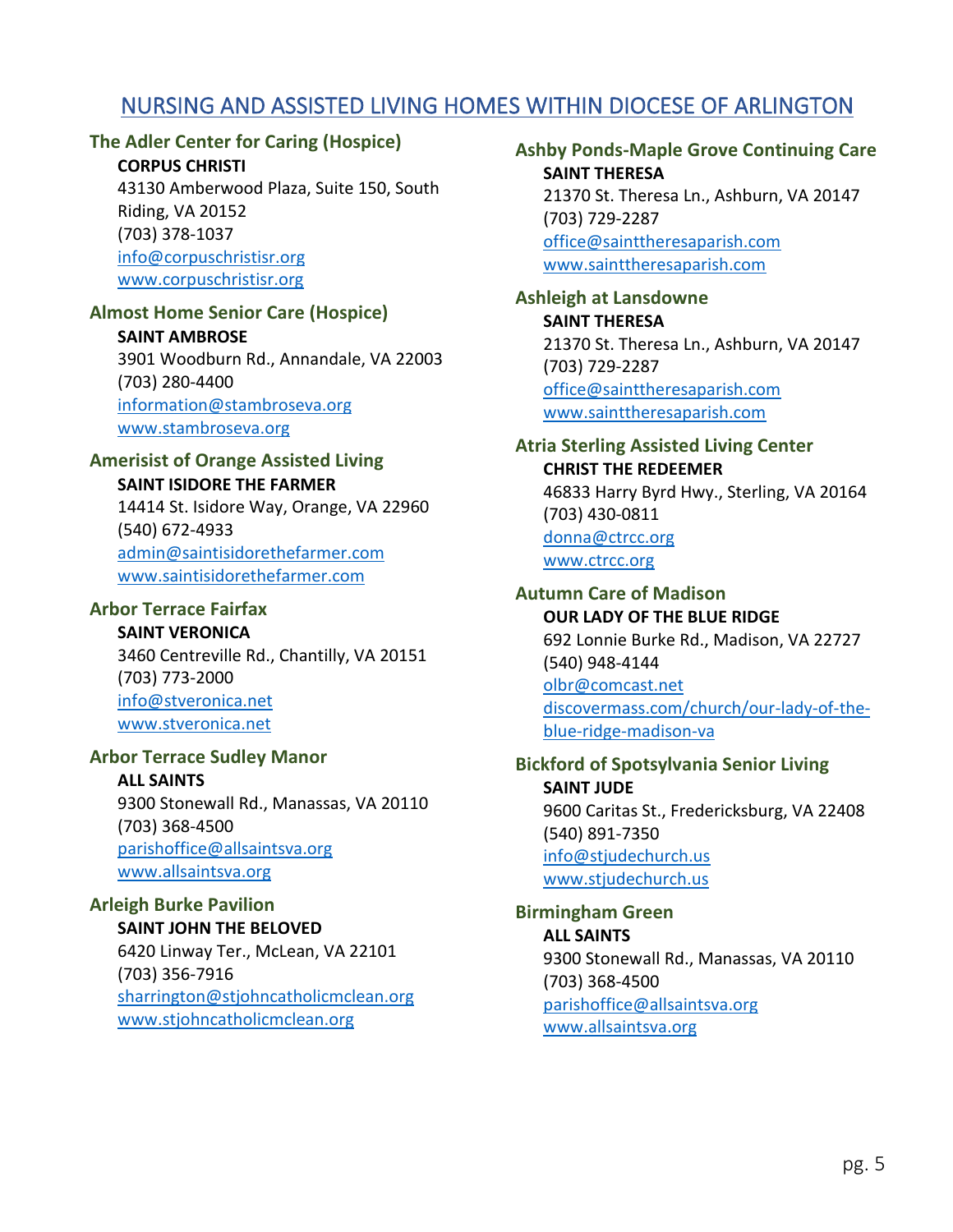#### <span id="page-10-0"></span>**Blue Ridge Christian Homes SAINT JOHN THE EVANGELIST**

271 Winchester St., Warrenton, VA 20186 (540) 347-2922 [www.sje1.org](http://www.sje1.org/)

<span id="page-10-1"></span>**Blue Ridge Hospice**

**SACRED HEART OF JESUS** 130 Keating Dr., Winchester, VA 22601 (540) 662-5858; After hours, call (540) 667- 6156 [office@sacredheartwinchester.org](mailto:office@sacredheartwinchester.org) [www.sacredheartwinchester.org](http://www.sacredheartwinchester.org/)

#### <span id="page-10-2"></span>**Braddock Glen Assisted Living**

**SAINT AMBROSE**

3901 Woodburn Rd., Annandale, VA 22003 (703) 280-4400 [information@stambroseva.org](mailto:information@stambroseva.org) [www.stambroseva.org](http://www.stambroseva.org/)

#### <span id="page-10-3"></span>**Breezy Knoll Residential Care**

**PRECIOUS BLOOD** 114 E. Edmondson St., Culpeper, VA 22701 (540) 825-8945 [office@pbcconline.com](mailto:office@pbcconline.com) [www.pbcconline.com](http://www.pbcconline.com/)

#### <span id="page-10-4"></span>**Brightview Great Falls Senior Living SAINT CATHERINE OF SIENA**

1020 Springvale Rd., Great Falls, VA 22066 (703) 759-4350 [office@saintcatherineschurch.org](mailto:office@saintcatherineschurch.org) [www.saintcatherineschurch.org](http://www.saintcatherineschurch.org/)

## <span id="page-10-5"></span>**Brightview Woodburn Senior Living**

**SAINT PHILIP** 7500 St. Philips Ct., Falls Church, VA 22042 (703) 573-3808 [stphilipsparish@gmail.com](mailto:stphilipsparish@gmail.com) [www.stphilipsparish.com](http://www.stphilipsparish.com/)

#### <span id="page-10-6"></span>**Brookdale Lake Ridge Senior Living SAINT ELIZABETH ANN SETON**

12807 Valleywood Dr., Lake Ridge, VA 22192 (703) 494-4008; After hours, call (571) 455- 0402 [c.ohearn@setonlakeridge.org](mailto:c.ohearn@setonlakeridge.org) [www.setonlakeridge.org](http://www.setonlakeridge.org/)

<span id="page-10-7"></span>**Brookdale Arlington Senior Living SAINT CHARLES BORROMEO** 3304 N. Washington Blvd., Arlington, VA 22201 (703) 527-5500 [parishoffice@stcharleschurch.org](mailto:parishoffice@stcharleschurch.org) [www.stcharleschurch.org](http://www.stcharleschurch.org/)

# <span id="page-10-8"></span>**Cameron Glen**

**SAINT JOSEPH** 750 Peachtree St., Herndon, VA 20170 (703) 880-4300; After hours, call (703) 880- 4302 or (703) 880-4304 [jnappier@sjcherndon.org](mailto:jnappier@sjcherndon.org) [www.sjcherndon.org](http://www.sjcherndon.org/)

#### <span id="page-10-9"></span>**Cardinal Village**

**SAINT JUDE** 9600 Caritas St., Fredericksburg, VA 22408 (540) 891-7350 [info@stjudechurch.us](mailto:info@stjudechurch.us) [www.stjudechurch.us](http://www.stjudechurch.us/)

#### <span id="page-10-10"></span>**Carriage Hill Nursing Home SAINT PATRICK** 9149 Elys Ford Rd., Fredericksburg, VA 22407

(540) 785-5299 [stpatschurch@comcast.net](mailto:stpatschurch@comcast.net) [www.saintpatrickparish.org](http://www.saintpatrickparish.org/)

#### <span id="page-10-11"></span>**Chancellor's Village Assisted Living SAINT PATRICK** 9149 Elys Ford Rd., Fredericksburg, VA 22407

(540) 785-5299 [stpatschurch@comcast.net](mailto:stpatschurch@comcast.net) [www.saintpatrickparish.org](http://www.saintpatrickparish.org/)

## <span id="page-10-12"></span>**Chesterbrook Residences Senior Living SAINT JAMES**

905 Park Ave., Falls Church, VA 22046 (703) 532-8815 [receptionist@stjamescatholic.org](mailto:receptionist@stjamescatholic.org) [www.stjamescatholic.org](http://www.stjamescatholic.org/)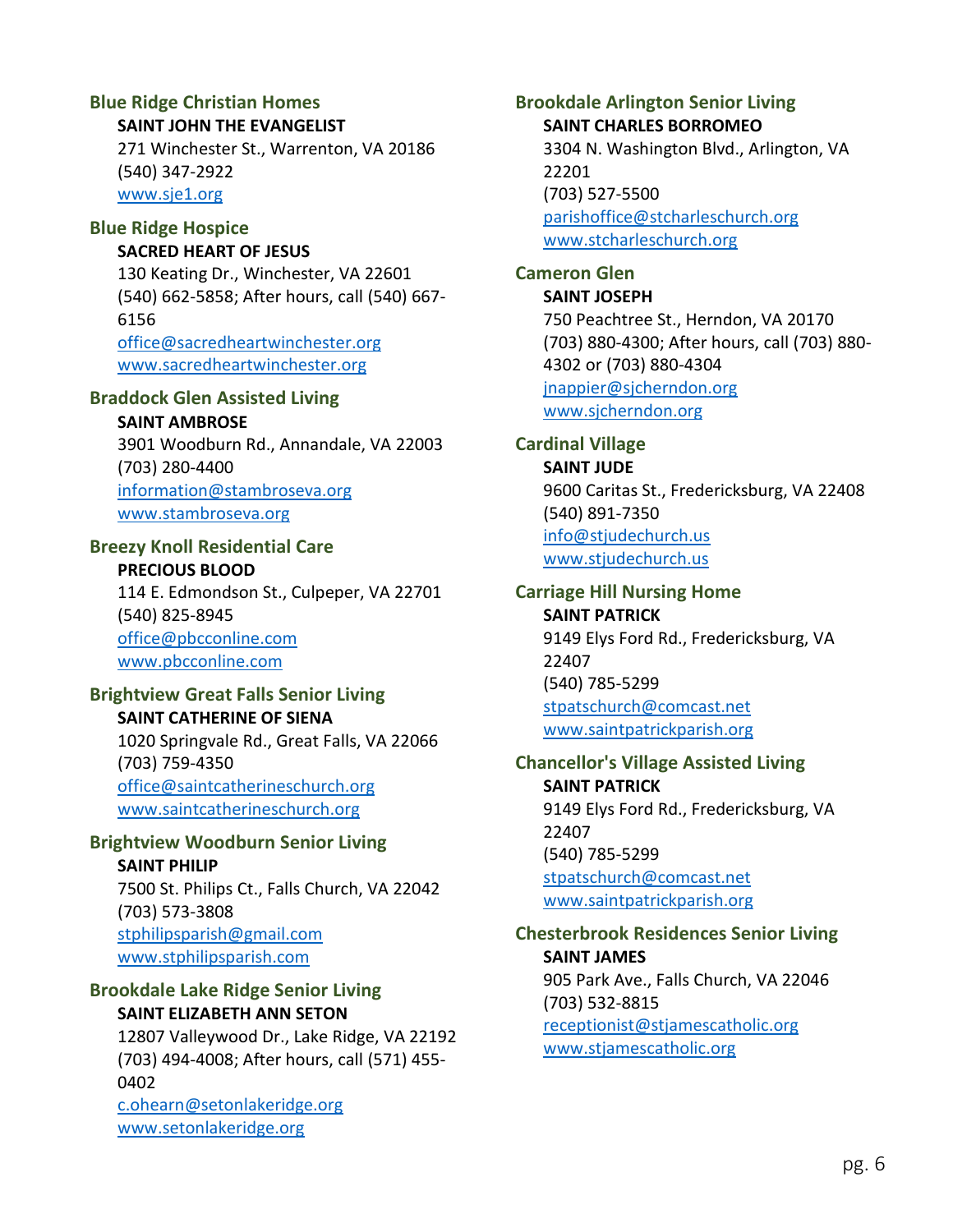# <span id="page-11-0"></span>**Commonwealth Senior Living at Front Royal**

**SAINT JOHN THE BAPTIST** 120 W. Main St., Front Royal, VA 22630 (540) 635-3780 [stjohns@sjtb.org](mailto:stjohns@sjtb.org) [www.sjtb.org](http://www.sjtb.org/)

#### <span id="page-11-1"></span>**Commonwealth Senior Living at Kilmarnock SAINT FRANCIS DE SALES**

154 E. Church St., Kilmarnock, VA 22484 (804) 435-1511 [stfrancis@va.metrocast.net](mailto:stfrancis@va.metrocast.net) [www.stfranciskilmarnock.org](http://www.stfranciskilmarnock.org/)

# <span id="page-11-2"></span>**Consulate Health Care of Woodstock**

## **SAINT JOHN BOSCO OUR LADY OF THE SHENANDOAH MISSION associated with St. John Bosco**

315 North Main St., Woodstock, VA 22664 (540) 459-4448; After hours, call (540) 333- 7379 [office@sjbwoodstock.org](mailto:office@sjbwoodstock.org)

[www.sjbwoodstock.org](http://www.sjbwoodstock.org/)

## <span id="page-11-3"></span>**Culpepper Gardens Senior Living**

**CATHEDRAL OF SAINT THOMAS MORE** 3901 Cathedral Ln., Arlington VA 22203 (703) 525-1300 ext. 12 or ext. 23 for emergencies [secretary1@cathedralstm.org](mailto:secretary1@cathedralstm.org) [www.cathedralstm.org](http://www.cathedralstm.org/)

# <span id="page-11-4"></span>**Dogwood Village of Orange County**

**SAINT ISIDORE THE FARMER** 14414 St. Isidore Way, Orange, VA 22960

(540) 672-4933 [admin@saintisidorethefarmer.com](mailto:admin@saintisidorethefarmer.com) [www.saintisidorethefarmer.com](http://www.saintisidorethefarmer.com/)

## <span id="page-11-5"></span>**Dutch Haven Assisted Living**

**SAINT JOHN BOSCO OUR LADY OF THE SHENANDOAH MISSION associated with St. John Bosco** 315 North Main St., Woodstock, VA 22664 (540) 459-4448; After hours, call (540) 333- 7379 [office@sjbwoodstock.org](mailto:office@sjbwoodstock.org) [www.sjbwoodstock.org](http://www.sjbwoodstock.org/)

## <span id="page-11-6"></span>**Elnora Manor**

**SAINT JOHN THE EVANGELIST** 271 Winchester St., Warrenton, VA 20186 (540) 347-2922 [www.sje1.org](http://www.sje1.org/)

#### <span id="page-11-7"></span>**English Meadows at Warrenton SAINT JOHN THE EVANGELIST**

271 Winchester St., Warrenton, VA 20186 (540) 347-2922 [www.sje1.org](http://www.sje1.org/)

## <span id="page-11-8"></span>**English Meadows at Culpeper PRECIOUS BLOOD** 114 E. Edmondson St., Culpeper, VA 22701 (540) 825-8945 [office@pbcconline.com](mailto:office@pbcconline.com) [www.pbcconline.com](http://www.pbcconline.com/)

## <span id="page-11-9"></span>**Envoy of Woodbridge Senior Living OUR LADY OF ANGELS** 13752 Mary's Way, Woodbridge, VA 22191 (703) 494-2444 [www.olacc.org](http://www.olacc.org/)

#### <span id="page-11-10"></span>**Envoy of Alexandria Senior Living SAINT RITA**

3815 Russell Rd., Alexandria, VA 22305 (703) 836-1640 [kblank.strita@gmail.com](mailto:kblank.strita@gmail.com) [www.stritaalexandria.com](http://www.stritaalexandria.com/)

#### <span id="page-11-11"></span>**Envoy of Winchester Senior Living SACRED HEART OF JESUS**

130 Keating Dr., Winchester, VA 22601 (540) 662-5858; After hours, call (540) 667- 6156

[office@sacredheartwinchester.org](mailto:office@sacredheartwinchester.org) [www.sacredheartwinchester.org](http://www.sacredheartwinchester.org/)

# <span id="page-11-12"></span>**Evergreen Nursing Home**

## **SACRED HEART OF JESUS**

130 Keating Dr., Winchester, VA 22601 (540) 662-5858; After hours, call (540) 667- 6156

[office@sacredheartwinchester.org](mailto:office@sacredheartwinchester.org) [www.sacredheartwinchester.org](http://www.sacredheartwinchester.org/)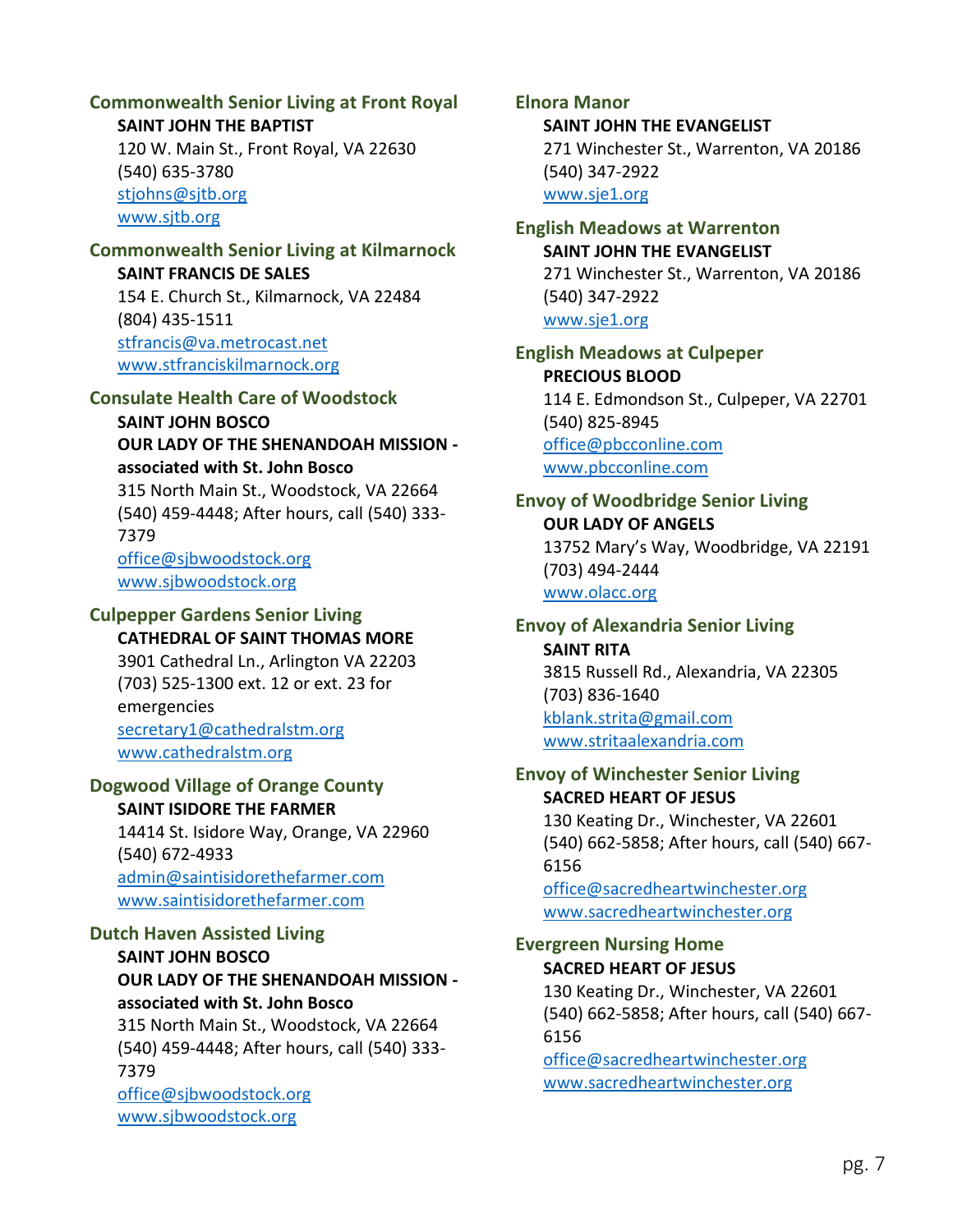## <span id="page-12-0"></span>**Fairfax Nursing Center**

**SAINT LEO THE GREAT**

3700 Old Lee Hwy., Fairfax, VA 22030 (703) 273-5369 [parishsecretary@stleofairfax.com](mailto:parishsecretary@stleofairfax.com) [www.stleofairfax.com](http://www.stleofairfax.com/)

## <span id="page-12-1"></span>**Falcons Landing**

**OUR LADY OF HOPE** 46639 Algonkian Pkwy., Potomac Falls, VA 20165 (703) 433-6770 [hello@ourladyofhope.net](mailto:hello@ourladyofhope.net) [www.ourladyofhope.net](http://www.ourladyofhope.net/)

#### <span id="page-12-2"></span>**Farnham Manor**

#### **SAINT FRANCIS DE SALES**

154 E. Church St., Kilmarnock, VA 22484 (804) 435-1511 [stfrancis@va.metrocast.net](mailto:stfrancis@va.metrocast.net) [www.stfranciskilmarnock.org](http://www.stfranciskilmarnock.org/)

#### **SAINT PAUL**

7070 Nomini Hall Rd., Hague, VA 22469 (804) 472-3090 [saintpaulhague@gmail.com](mailto:saintpaulhague@gmail.com) [www.saintpaulhague.com](http://www.saintpaulhague.com/)

#### <span id="page-12-3"></span>**Fox Trail Senior Living Communities SAINT JOHN THE BAPTIST**

120 W. Main St., Front Royal, VA 22630 (540) 635-3780 [stjohns@sjtb.org](mailto:stjohns@sjtb.org) [www.sjtb.org](http://www.sjtb.org/)

## <span id="page-12-4"></span>**Godfrey House Assisted living**

**SAINT BRIDGET OF IRELAND** 1024 W. Main St., Berryville, VA 22611 (540) 227-2943 [office@stbridgetberryville.org](mailto:office@stbridgetberryville.org) [www.stbridgetberryville.org](http://www.stbridgetberryville.org/)

## <span id="page-12-5"></span>**Golden Years & More Assisted Living**

#### **SACRED HEART**

12975 Purcell Rd., Manassas, VA 20112 (703) 590-0030 [office@shcva.org](mailto:office@shcva.org) [www.shcva.org](http://www.shcva.org/)

<span id="page-12-6"></span>**Goodwin House (Alexandria) BLESSED SACRAMENT** 1427 W. Braddock Rd., Alexandria, VA 22302 (703) 998-6100; After hours, call (703) 998- 6107 [parishoffice@blessedsacramentcc.org](mailto:parishoffice@blessedsacramentcc.org)

[www.blessedsacramentcc.org](http://www.blessedsacramentcc.org/)

#### <span id="page-12-7"></span>**Goodwin House (Bailey's Crossroads) SAINT ANTHONY OF PADUA**

3305 Glen Carlyn Rd., Falls Church, VA 22041 (703) 820-7111 [info@stanthonyparish.org](mailto:info@stanthonyparish.org) [www.stanthonyparish.org](http://www.stanthonyparish.org/)

## <span id="page-12-8"></span>**Great Falls Assisted Living SAINT THOMAS À BECKET**

1421 Wiehle Ave., Reston, VA 20190 (703) 437-7113 [info@stbchurch.com](mailto:info@stbchurch.com) [www.stbchurch.com](http://www.stbchurch.com/)

#### <span id="page-12-9"></span>**Green Valley Commons Assisted Living SACRED HEART OF JESUS**

130 Keating Dr., Winchester, VA 22601 (540) 662-5858; After hours, call (540) 667- 6156

[office@sacredheartwinchester.org](mailto:office@sacredheartwinchester.org) [www.sacredheartwinchester.org](http://www.sacredheartwinchester.org/)

#### <span id="page-12-10"></span>**Greenfield Assisted Living at Stafford SAINT WILLIAM OF YORK** 3130 Jefferson Davis Hwy., Stafford, VA

22554 (540) 659-1102 [parishoffice@swoycc.org](mailto:parishoffice@swoycc.org) [www.swoycc.org](http://www.swoycc.org/)

#### <span id="page-12-11"></span>**Greenfield & Greenfield Reflections of Woodstock**

**SAINT JOHN BOSCO OUR LADY OF THE SHENANDOAH MISSION associated with St. John Bosco** 315 North Main St., Woodstock, VA 22664 (540) 459-4448; After hours, call (540) 333- 7379 [office@sjbwoodstock.org](mailto:office@sjbwoodstock.org) [www.sjbwoodstock.org](http://www.sjbwoodstock.org/)

pg. 8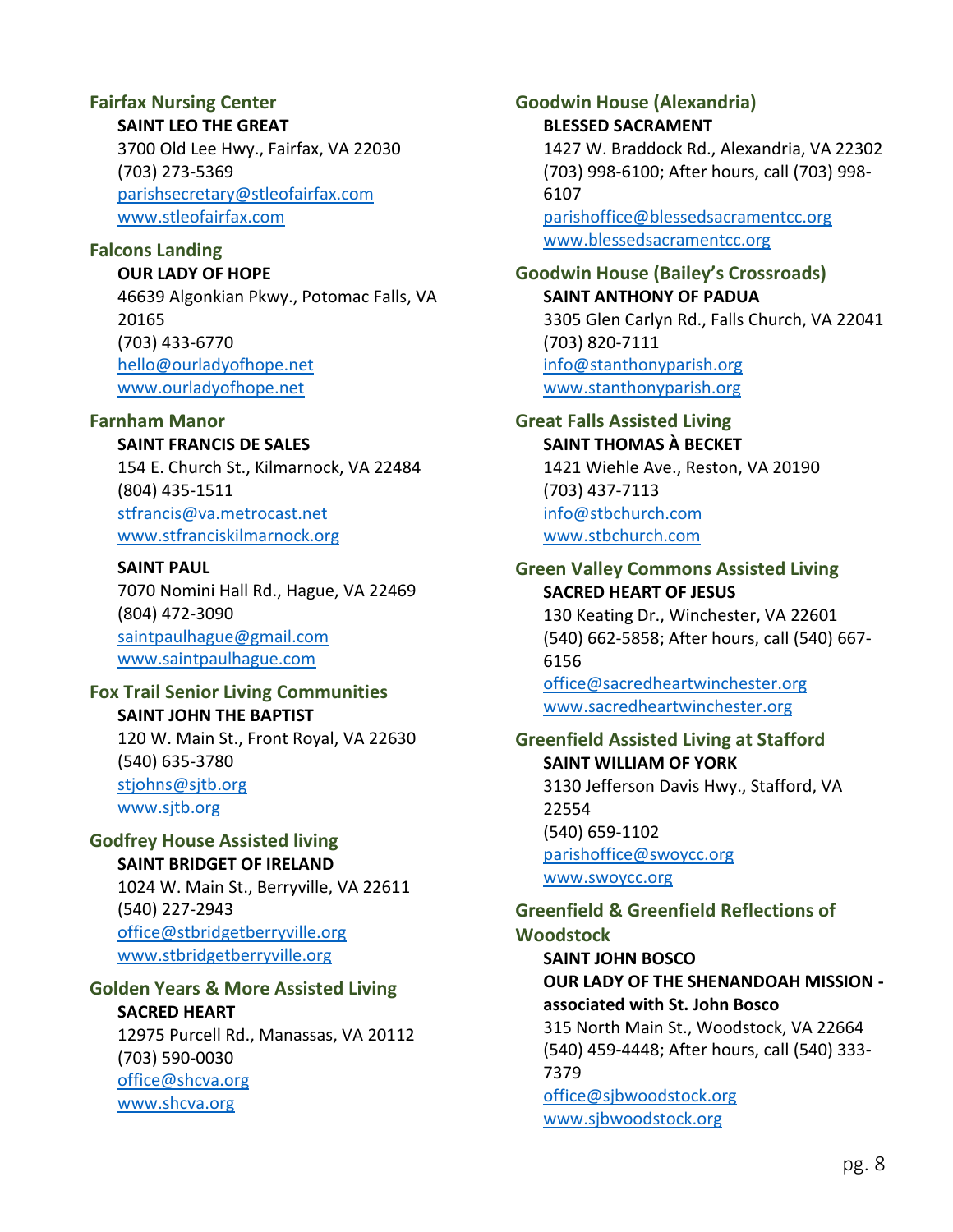#### <span id="page-13-0"></span>**Greenfield & Greenfield Reflections of Strasburg**

**SAINT BRIDGET OF IRELAND** 1024 W. Main St., Berryville, VA 22611 (540) 227-2943 [office@stbridgetberryville.org](mailto:office@stbridgetberryville.org) [www.stbridgetberryville.org](http://www.stbridgetberryville.org/)

# <span id="page-13-1"></span>**Greenfield of Spotsylvania Senior Living**

**SAINT JUDE** 9600 Caritas St., Fredericksburg, VA 22408 (540) 891-7350 [info@stjudechurch.us](mailto:info@stjudechurch.us) [www.stjudechurch.us](http://www.stjudechurch.us/)

#### <span id="page-13-2"></span>**Greenfields of Stafford Senior Living**

#### **Community**

**SAINT MARY OF THE IMMACULATE CONCEPTION** 1009 Stafford Ave., Fredericksburg, VA 22401 (540) 373-6491 [stmary@stmaryfred.org](mailto:stmary@stmaryfred.org) [www.stmaryfred.org](http://www.stmaryfred.org/)

## <span id="page-13-3"></span>**Greenspring Senior Community**

**SAINT BERNADETTE** 7600 Old Keene Mill Rd., Springfield, VA 22152 (703) 451-8576 [office@stbernpar.org](mailto:office@stbernpar.org) [www.stbernpar.org](http://www.stbernpar.org/)

## <span id="page-13-4"></span>**Halquist Capital Caring Hospice SAINT ANN** 5300 10th St. N., Arlington, VA 22205

(703) 528-6276 [www.stannchurch.org](http://www.stannchurch.org/)

## <span id="page-13-5"></span>**Harbor Chase Assisted Living HOLY FAMILY** 14160 Ferndale Rd., Dale City, VA 22193 (703) 670-8161 [parishoffice@holyfamilydalecity.org](mailto:parishoffice@holyfamilydalecity.org) [www.holyfamilycatholicchurchdalecity.org](http://www.holyfamilycatholicchurchdalecity.org/)

<span id="page-13-6"></span>**Harmony Crossings at Chantilly SAINT VERONICA** 3460 Centreville Rd., Chantilly, VA 20151 (703) 773-2000 [info@stveronica.net](mailto:info@stveronica.net) [www.stveronica.net](http://www.stveronica.net/)

#### <span id="page-13-7"></span>**Hawksbill Assisted Living OUR LADY OF THE VALLEY** 200 Collins Ave., Luray, VA 22835 (540) 743-4919 [ourladyofthevalley@comcast.net](mailto:ourladyofthevalley@comcast.net)

[www.ourladyofthevalleyluray.org](http://www.ourladyofthevalleyluray.org/)

# <span id="page-13-8"></span>**Heartfields Assisted Living**

**SAINT MARY OF THE IMMACULATE CONCEPTION** 1009 Stafford Ave., Fredericksburg, VA 22401 (540) 373-6491 [stmary@stmaryfred.org](mailto:stmary@stmaryfred.org) [www.stmaryfred.org](http://www.stmaryfred.org/)

# <span id="page-13-9"></span>**Heritage Hall at Front Royal**

**SAINT JOHN THE BAPTIST** 120 W. Main St., Front Royal, VA 22630 (540) 635-3780 [stjohns@sjtb.org](mailto:stjohns@sjtb.org) [www.sjtb.org](http://www.sjtb.org/)

#### <span id="page-13-10"></span>**Heritage Hall of Leesburg SAINT JOHN THE APOSTLE** 101 Oakcrest Manor Dr., NE, Leesburg, VA 20176 (703) 777-1317

[church@stjohnleesburg.com](mailto:church@stjohnleesburg.com) [www.saintjohnleesburg.org](http://www.saintjohnleesburg.org/)

## <span id="page-13-11"></span>**Heritage Village Senior Living HOLY TRINITY** 8213 Linton Hall Rd., Gainesville, VA 20155 (703) 753-6700

[secretary@holytrinityparish.net](mailto:secretary@holytrinityparish.net) [www.holytrinityparish.net](http://www.holytrinityparish.net/)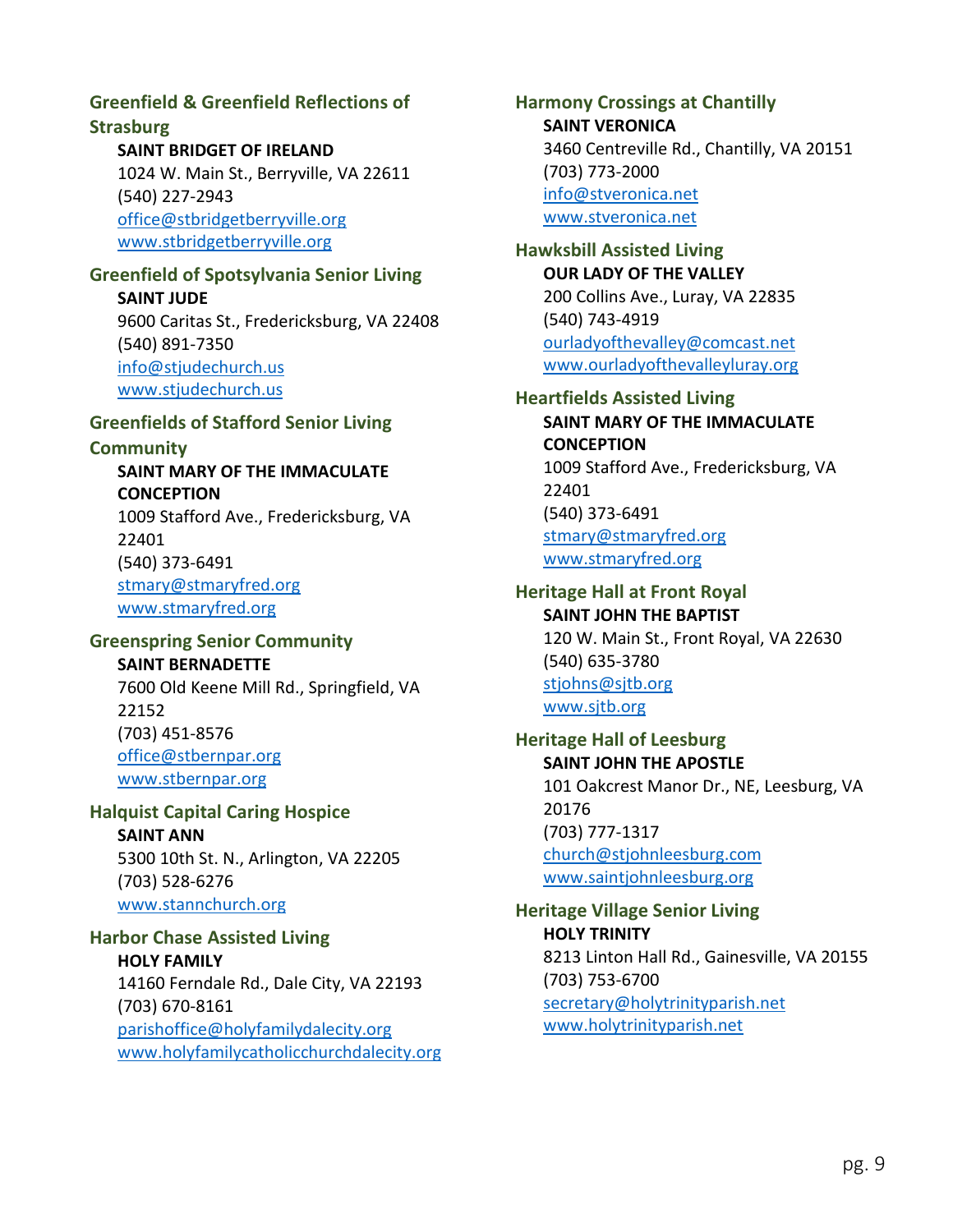#### <span id="page-14-0"></span>**Hermitage Northern Virginia Senior Community**

## **BLESSED SACRAMENT**

1427 W. Braddock Rd., Alexandria, VA 22302 (703) 998-6100; After hours, call (703) 998- 6107 [parishoffice@blessedsacramentcc.org](mailto:parishoffice@blessedsacramentcc.org) [www.blessedsacramentcc.org](http://www.blessedsacramentcc.org/)

<span id="page-14-1"></span>**Hidden Springs Nursing Home**

**SAINT JOHN THE BAPTIST** 120 W. Main St., Front Royal, VA 22630 (540) 635-3780 [stjohns@sjtb.org](mailto:stjohns@sjtb.org) [www.sjtb.org](http://www.sjtb.org/)

#### <span id="page-14-2"></span>**Hilltop House**

#### **SACRED HEART OF JESUS**

130 Keating Dr., Winchester, VA 22601 (540) 662-5858; After hours, call (540) 667- 6156

[office@sacredheartwinchester.org](mailto:office@sacredheartwinchester.org) [www.sacredheartwinchester.org](http://www.sacredheartwinchester.org/)

#### <span id="page-14-3"></span>**Hughes Home**

#### **SAINT MARY OF THE IMMACULATE CONCEPTION**

1009 Stafford Ave., Fredericksburg, VA 22401 (540) 373-6491 [stmary@stmaryfred.org](mailto:stmary@stmaryfred.org) [www.stmaryfred.org](http://www.stmaryfred.org/)

#### <span id="page-14-4"></span>**Kensington Assisted Living**

**SAINT JAMES** 905 Park Ave., Falls Church, VA 22046 (703) 532-8815 [receptionist@stjamescatholic.org](mailto:receptionist@stjamescatholic.org) [www.stjamescatholic.org](http://www.stjamescatholic.org/)

#### <span id="page-14-5"></span>**Lake Anne Assisted Living SAINT THOMAS À BECKET**

1421 Wiehle Ave., Reston, VA 20190 (703) 437-7113 [info@stbchurch.com](mailto:info@stbchurch.com) [www.stbchurch.com](http://www.stbchurch.com/)

## <span id="page-14-6"></span>**Leewood Nursing Homes SAINT MICHAEL** 7401 St. Michael's Ln., Annandale, VA 22003 (703) 256-7822 [church@stmikes22003.org](mailto:church@stmikes22003.org) [www.stmichaelannandale.org](http://www.stmichaelannandale.org/)

## <span id="page-14-7"></span>**Lewinsville Retirement Residence SAINT LUKE** 7001 Georgetown Pk., McLean, VA 22101 (703) 356-1255 [parishoffice@saintlukemclean.org](mailto:parishoffice@saintlukemclean.org) [www.saintlukemclean.org](http://www.saintlukemclean.org/)

#### <span id="page-14-8"></span>**Life Care Center**

## **SAINT JOHN BOSCO OUR LADY OF THE SHENANDOAH MISSION associated with St. John Bosco**

315 North Main St., Woodstock, VA 22664 (540) 459-4448; After hours, call (540) 333- 7379

[office@sjbwoodstock.org](mailto:office@sjbwoodstock.org) [www.sjbwoodstock.org](http://www.sjbwoodstock.org/)

## <span id="page-14-9"></span>**Lincolnia Senior Center**

#### **QUEEN OF APOSTLES** 4329 Sano St., Alexandria, VA 22312 (703) 354-8711; After hours, call (571) 477- 5158 [general@queenofapostles.org](mailto:general@queenofapostles.org)

[www.queenofapostles.org](http://www.queenofapostles.org/)

#### <span id="page-14-10"></span>**Little River Glen Senior Center SAINT AMBROSE**

3901 Woodburn Rd., Annandale, VA 22003 (703) 280-4400 [information@stambroseva.org](mailto:information@stambroseva.org) [www.stambroseva.org](http://www.stambroseva.org/)

## <span id="page-14-11"></span>**Lynn Care Nursing Home SAINT JOHN THE BAPTIST**

120 W. Main St., Front Royal, VA 22630 (540) 635-3780 [stjohns@sjtb.org](mailto:stjohns@sjtb.org) [www.sjtb.org](http://www.sjtb.org/)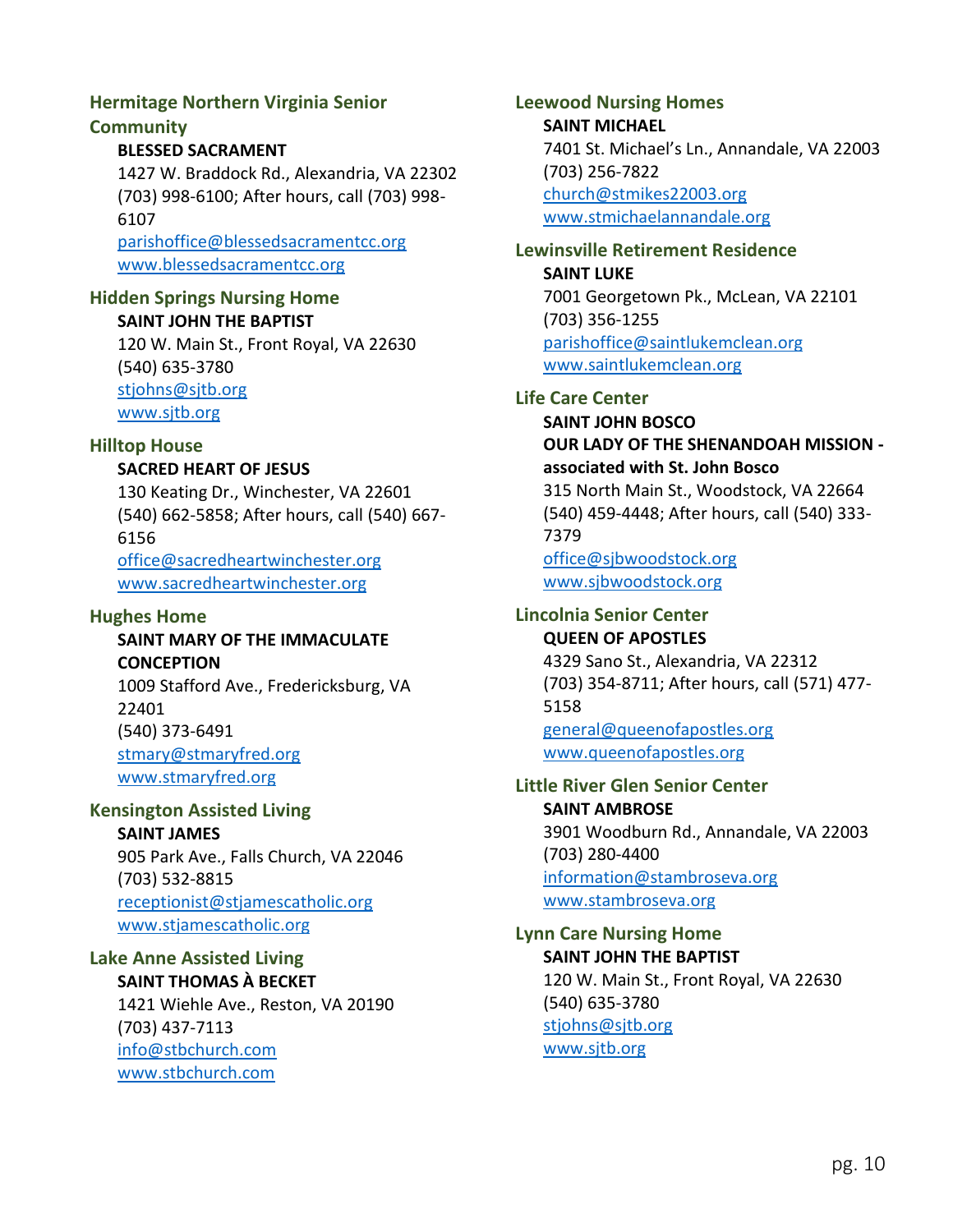#### <span id="page-15-0"></span>**Madison House Assisted Living**

#### **SAINT JOHN THE APOSTLE**

101 Oakcrest Manor Dr., NE, Leesburg, VA 20176 (703) 777-1317 [church@stjohnleesburg.com](mailto:church@stjohnleesburg.com) [www.saintjohnleesburg.org](http://www.saintjohnleesburg.org/)

#### <span id="page-15-1"></span>**Manchester Lakes Senior Apartment Homes**

**SAINT LAWRENCE** 6222 Franconica Rd., Alexandria, VA 22310 (703) 971-4378 [office@stlawrencealex.org](mailto:office@stlawrencealex.org) [www.stlawrencealex.org](http://www.stlawrencealex.org/)

#### <span id="page-15-2"></span>**ManorCare Health Services – Arlington**

**SAINT ANTHONY OF PADUA** 3305 Glen Carlyn Rd., Falls Church, VA 22041 (703) 820-7111 [info@stanthonyparish.org](mailto:info@stanthonyparish.org) [www.stanthonyparish.org](http://www.stanthonyparish.org/)

#### <span id="page-15-3"></span>**ManorCare Health Services – Fair Oaks OUR LADY OF GOOD COUNSEL**

8601 Wolftrap Rd., Vienna, VA 22182-5026 (703) 938-2828 [info@olgcva.org](mailto:info@olgcva.org) [www.olgcva.org](http://www.olgcva.org/)

#### <span id="page-15-4"></span>**ManorCare Health Services – Alexandria SAINT LOUIS**

2907 Popkins Ln., Alexandria, VA 22306 (703) 765-4421; After hours, call (703) 535- 1756 [admin@saintlouisparish.org](mailto:admin@saintlouisparish.org) [www.saintlouisparish.org](http://www.saintlouisparish.org/)

#### <span id="page-15-5"></span>**ManorCare and Arden Courts at Fair Oaks SAINT TIMOTHY**

13807 Poplar Tree Rd., Chantilly, VA 20151 (703) 378-7646; After hours, call (703) 378- 7461 [info@sttimothyparish.org](mailto:info@sttimothyparish.org) [www.sttimothyparish.org](http://www.sttimothyparish.org/)

<span id="page-15-6"></span>**Marian Manor of Stafford Assisted Living SAINT WILLIAM OF YORK**

3130 Jefferson Davis Hwy., Stafford, VA 22554 (540) 659-1102 [parishoffice@swoycc.org](mailto:parishoffice@swoycc.org) [www.swoycc.org](http://www.swoycc.org/)

## <span id="page-15-7"></span>**Mary Marshall Assisted Living**

**CATHEDRAL OF SAINT THOMAS MORE** 3901 Cathedral Ln., Arlington VA 22203 (703) 525-1300 ext. 12 or ext. 23 for emergencies [secretary1@cathedralstm.org](mailto:secretary1@cathedralstm.org) [www.cathedralstm.org](http://www.cathedralstm.org/)

#### <span id="page-15-8"></span>**Meadow Glen Assisted Living SAINT JOHN THE APOSTLE**

101 Oakcrest Manor Dr., NE, Leesburg, VA 20176 (703) 777-1317 [church@stjohnleesburg.com](mailto:church@stjohnleesburg.com) [www.saintjohnleesburg.org](http://www.saintjohnleesburg.org/)

# <span id="page-15-9"></span>**Morningside Assisted Living**

**SAINT JOHN THE APOSTLE** 101 Oakcrest Manor Dr., NE, Leesburg, VA 20176 (703) 777-1317 [church@stjohnleesburg.com](mailto:church@stjohnleesburg.com) [www.saintjohnleesburg.org](http://www.saintjohnleesburg.org/)

#### <span id="page-15-10"></span>**Morris Glen Senior Living SAINT LAWRENCE**

6222 Franconica Rd., Alexandria, VA 22310 (703) 971-4378 [office@stlawrencealex.org](mailto:office@stlawrencealex.org) [www.stlawrencealex.org](http://www.stlawrencealex.org/)

#### <span id="page-15-11"></span>**Mount Vernon Nursing Home GOOD SHEPHERD** 8710 Mt. Vernon Hwy., Alexandria, VA

22309 (703) 780-4055 [office@gs-cc.org](mailto:office@gs-cc.org) [www.gs-cc.org](http://www.gs-cc.org/)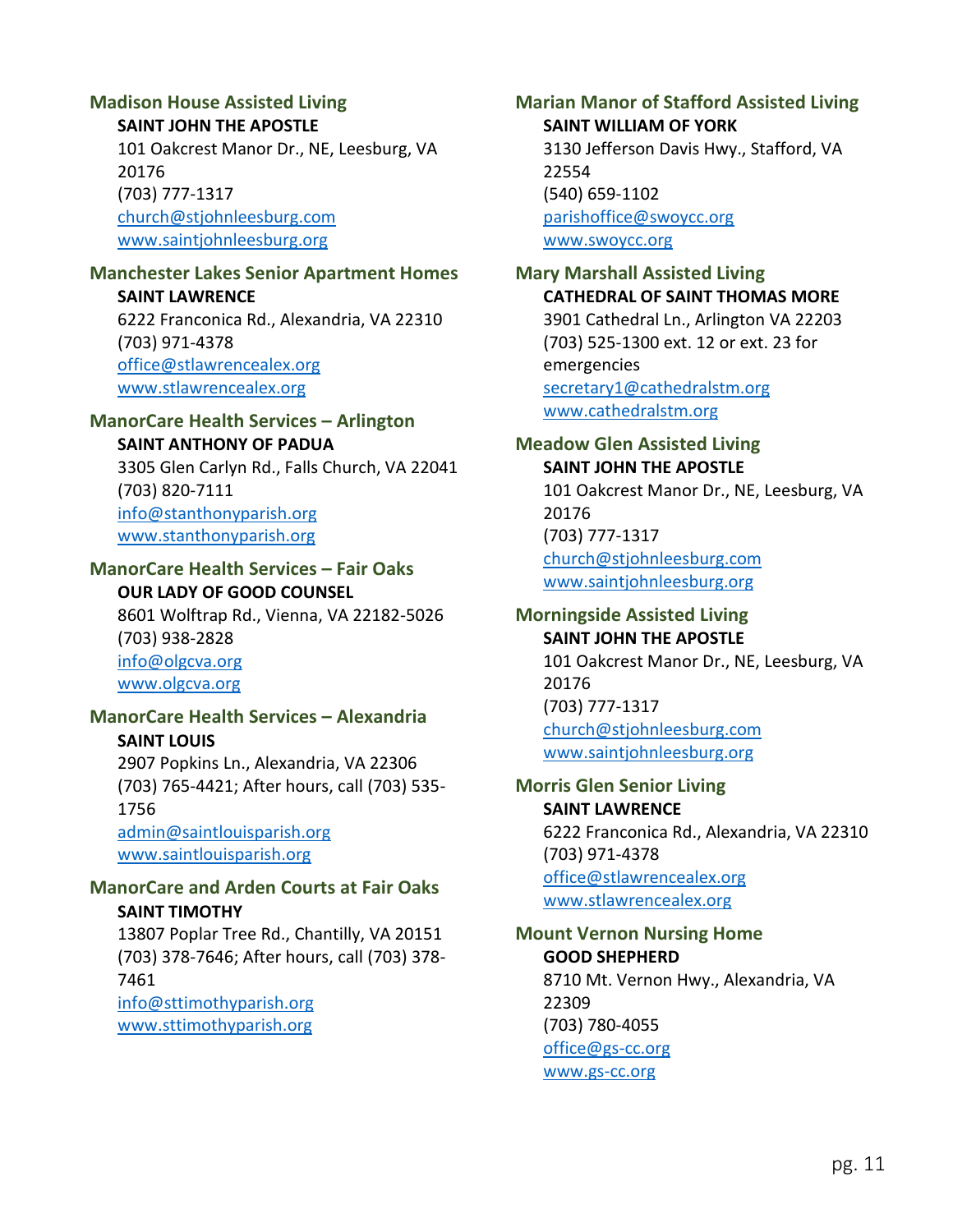# <span id="page-16-0"></span>**Oak Springs Senior Living**

**SAINT JOHN THE EVANGELIST**

271 Winchester St., Warrenton, VA 20186 (540) 347-2922 [www.sje1.org](http://www.sje1.org/)

#### <span id="page-16-1"></span>**Olley Glen Senior Residence**

**SAINT AMBROSE** 3901 Woodburn Rd., Annandale, VA 22003 (703) 280-4400 [information@stambroseva.org](mailto:information@stambroseva.org) [www.stambroseva.org](http://www.stambroseva.org/)

#### <span id="page-16-2"></span>**Our Father's House PRECIOUS BLOOD**

114 E. Edmondson St., Culpeper, VA 22701 (540) 825-8945 [office@pbcconline.com](mailto:office@pbcconline.com) [www.pbcconline.com](http://www.pbcconline.com/)

## <span id="page-16-3"></span>**Paramount Senior Living at Fredericksburg**

**SAINT PATRICK** 9149 Elys Ford Rd., Fredericksburg, VA 22407 (540) 785-5299 [stpatschurch@comcast.net](mailto:stpatschurch@comcast.net) [www.saintpatrickparish.org](http://www.saintpatrickparish.org/)

## <span id="page-16-4"></span>**Paramount Senior Living at Manassas**

**ALL SAINTS** 9300 Stonewall Rd., Manassas, VA 20110 (703) 368-4500 [parishoffice@allsaintsva.org](mailto:parishoffice@allsaintsva.org) [www.allsaintsva.org](http://www.allsaintsva.org/)

#### <span id="page-16-5"></span>**Paul Springs Retirement Home SAINT LOUIS**

2907 Popkins Ln., Alexandria, VA 22306 (703) 765-4421; After hours, call (703) 535- 1756 [admin@saintlouisparish.org](mailto:admin@saintlouisparish.org) [www.saintlouisparish.org](http://www.saintlouisparish.org/)

#### <span id="page-16-6"></span>**Pine Meadows**

**SAINT JOHN BOSCO OUR LADY OF THE SHENANDOAH MISSION associated with St. John Bosco** 315 North Main St., Woodstock, VA 22664 (540) 459-4448; After hours, call (540) 333- 7379 [office@sjbwoodstock.org](mailto:office@sjbwoodstock.org) [www.sjbwoodstock.org](http://www.sjbwoodstock.org/)

# <span id="page-16-7"></span>**Poet's Walk Memory Care at Fredericksburg SAINT PATRICK**

9149 Elys Ford Rd., Fredericksburg, VA 22407 (540) 785-5299 [stpatschurch@comcast.net](mailto:stpatschurch@comcast.net) [www.saintpatrickparish.org](http://www.saintpatrickparish.org/)

## <span id="page-16-8"></span>**Poet's Walk Memory Care at Leesburg SAINT JOHN THE APOSTLE** 101 Oakcrest Manor Dr., NE, Leesburg, VA

20176 (703) 777-1317 [church@stjohnleesburg.com](mailto:church@stjohnleesburg.com) [www.saintjohnleesburg.org](http://www.saintjohnleesburg.org/)

#### <span id="page-16-9"></span>**Poet's Walk Memory Care at Warrenton SAINT JOHN THE EVANGELIST** 271 Winchester St., Warrenton, VA 20186 (540) 347-2922 [www.sje1.org](http://www.sje1.org/)

#### <span id="page-16-10"></span>**Potomac Place Assisted Living OUR LADY OF ANGELS** 13752 Mary's Way, Woodbridge, VA 22191

(703) 494-2444 [www.olacc.org](http://www.olacc.org/)

## <span id="page-16-11"></span>**Powhatan Nursing Home SAINT JOHN THE BELOVED** 6420 Linway Ter., McLean, VA 22101 (703) 356-7916

[sharrington@stjohncatholicmclean.org](mailto:sharrington@stjohncatholicmclean.org) [www.stjohncatholicmclean.org](http://www.stjohncatholicmclean.org/)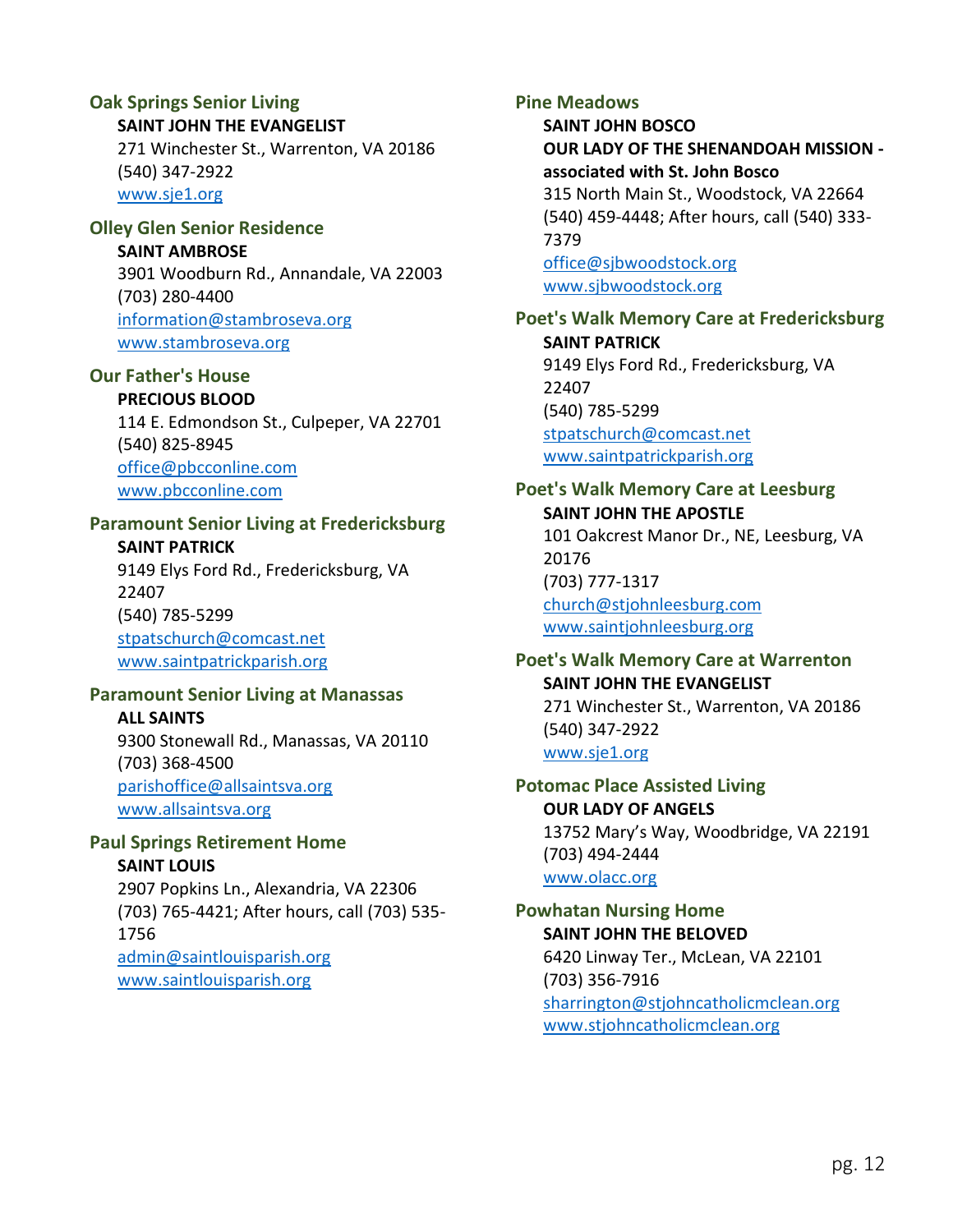# <span id="page-17-0"></span>**Regency Care of Arlington (Nursing**

**Home/Hospice) OUR LADY OF LOURDES**

830 23rd St. S., Arlington, VA 22202 (703) 684-9261 [olol@comcast.net](mailto:olol@comcast.net) [www.ololcc.net](http://www.ololcc.net/)

<span id="page-17-1"></span>**River Run Assisted Living HOLY FAMILY** 14160 Ferndale Rd., Dale City, VA 22193 (703) 670-8161 [parishoffice@holyfamilydalecity.org](mailto:parishoffice@holyfamilydalecity.org) [www.holyfamilycatholicchurchdalecity.org](http://www.holyfamilycatholicchurchdalecity.org/)

#### <span id="page-17-2"></span>**Rose Hill Nursing**

**SAINT BRIDGET OF IRELAND** 1024 W. Main St., Berryville, VA 22611 (540) 227-2943 [office@stbridgetberryville.org](mailto:office@stbridgetberryville.org) [www.stbridgetberryville.org](http://www.stbridgetberryville.org/)

<span id="page-17-3"></span>**Royal Haven Nursing Home SAINT JOHN THE BAPTIST** 120 W. Main St., Front Royal, VA 22630 (540) 635-3780 [stjohns@sjtb.org](mailto:stjohns@sjtb.org) [www.sjtb.org](http://www.sjtb.org/)

<span id="page-17-4"></span>**Shenandoah Senior Living Nursing Home SAINT JOHN THE BAPTIST** 120 W. Main St., Front Royal, VA 22630

(540) 635-3780 [stjohns@sjtb.org](mailto:stjohns@sjtb.org) [www.sjtb.org](http://www.sjtb.org/)

<span id="page-17-5"></span>**Silvardo Assisted Living for the Memory Impaired**

**BASILICA OF SAINT MARY** 313 S. Royal St., Alexandria, VA 22314 (703) 836-4100 [admin@stmaryoldtown.org](mailto:admin@stmaryoldtown.org) [www.stmaryoldtown.org](http://www.stmaryoldtown.org/)

## <span id="page-17-6"></span>**Skyline Terrace**

**SAINT JOHN BOSCO OUR LADY OF THE SHENANDOAH MISSION associated with St. John Bosco** 315 North Main St., Woodstock, VA 22664 (540) 459-4448; After hours, call (540) 333- 7379 [office@sjbwoodstock.org](mailto:office@sjbwoodstock.org) [www.sjbwoodstock.org](http://www.sjbwoodstock.org/)

<span id="page-17-7"></span>**Skyview Springs Nursing Home OUR LADY OF THE VALLEY** 200 Collins Ave., Luray, VA 22835 (540) 743-4919 [ourladyofthevalley@comcast.net](mailto:ourladyofthevalley@comcast.net)

[www.ourladyofthevalleyluray.org](http://www.ourladyofthevalleyluray.org/)

#### <span id="page-17-8"></span>**Sleepy Hollow**

**SAINT MICHAEL** 7401 St. Michael's Ln., Annandale, VA 22003 (703) 256-7822 [church@stmikes22003.org](mailto:church@stmikes22003.org) [www.stmichaelannandale.org](http://www.stmichaelannandale.org/)

<span id="page-17-9"></span>**Sommerset Retirement Community CHRIST THE REDEEMER** 46833 Harry Byrd Hwy., Sterling, VA 20164 (703) 430-0811 [donna@ctrcc.org](mailto:donna@ctrcc.org) [www.ctrcc.org](http://www.ctrcc.org/)

<span id="page-17-10"></span>**Spring Arbor of Fredericksburg SAINT PATRICK** 9149 Elys Ford Rd., Fredericksburg, VA 22407 (540) 785-5299 [stpatschurch@comcast.net](mailto:stpatschurch@comcast.net) [www.saintpatrickparish.org](http://www.saintpatrickparish.org/)

<span id="page-17-11"></span>**Spring Arbor of Leesburg SAINT JOHN THE APOSTLE** 101 Oakcrest Manor Dr., NE, Leesburg, VA 20176 (703) 777-1317 [church@stjohnleesburg.com](mailto:church@stjohnleesburg.com) [www.saintjohnleesburg.org](http://www.saintjohnleesburg.org/)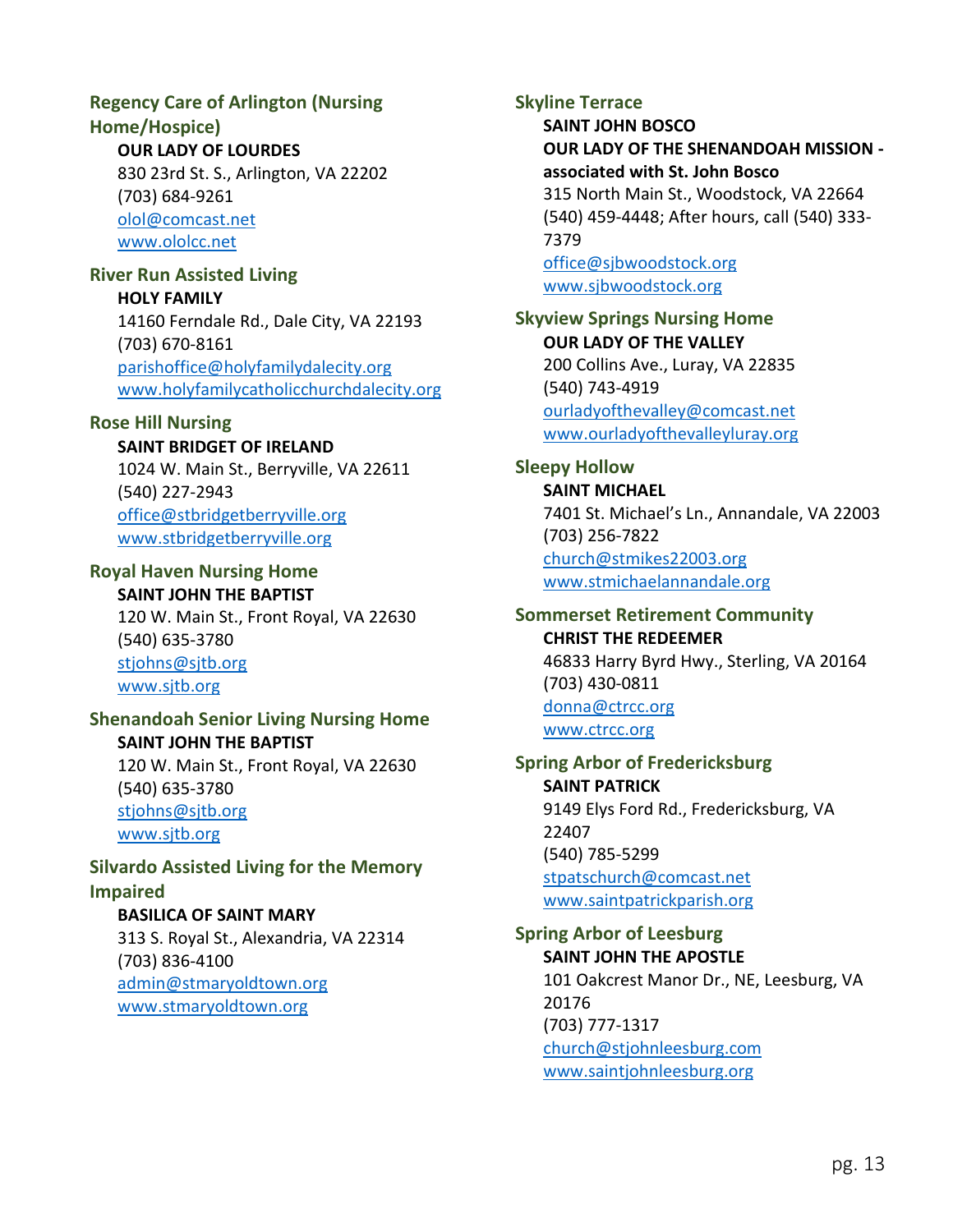# <span id="page-18-0"></span>**Spring Arbor of Winchester**

#### **SACRED HEART OF JESUS**

130 Keating Dr., Winchester, VA 22601 (540) 662-5858; After hours, call (540) 667- 6156 [office@sacredheartwinchester.org](mailto:office@sacredheartwinchester.org) [www.sacredheartwinchester.org](http://www.sacredheartwinchester.org/)

### <span id="page-18-1"></span>**Springhill Assisted Living**

#### **GOOD SHEPHERD**

8710 Mt. Vernon Hwy., Alexandria, VA 22309 (703) 780-4055 [office@gs-cc.org](mailto:office@gs-cc.org) [www.gs-cc.org](http://www.gs-cc.org/)

#### <span id="page-18-2"></span>**Sunrise of Mount Vernon Senior Living**

**GOOD SHEPHERD** 8710 Mt. Vernon Hwy., Alexandria, VA 22309 (703) 780-4055 [office@gs-cc.org](mailto:office@gs-cc.org) [www.gs-cc.org](http://www.gs-cc.org/)

## <span id="page-18-3"></span>**Sunrise of Alexandria Senior Living**

## **SAINT LAWRENCE** 6222 Franconica Rd., Alexandria, VA 22310 (703) 971-4378 [office@stlawrencealex.org](mailto:office@stlawrencealex.org) [www.stlawrencealex.org](http://www.stlawrencealex.org/)

#### <span id="page-18-4"></span>**Sunrise of Falls Church Senior Living**

#### **SAINT JAMES** 905 Park Ave., Falls Church, VA 22046 (703) 532-8815 [receptionist@stjamescatholic.org](mailto:receptionist@stjamescatholic.org)

[www.stjamescatholic.org](http://www.stjamescatholic.org/)

## <span id="page-18-5"></span>**Sunrise at Fair Oaks Senior Living**

**SAINT VERONICA** 3460 Centreville Rd., Chantilly, VA 20151 (703) 773-2000 [info@stveronica.net](mailto:info@stveronica.net) [www.stveronica.net](http://www.stveronica.net/)

<span id="page-18-6"></span>**Sunrise at Leesburg Senior Living SAINT JOHN THE APOSTLE** 101 Oakcrest Manor Dr., NE, Leesburg, VA 20176 (703) 777-1317 [church@stjohnleesburg.com](mailto:church@stjohnleesburg.com) [www.saintjohnleesburg.org](http://www.saintjohnleesburg.org/)

#### <span id="page-18-7"></span>**Sunrise at Bluemont Park Senior Living SAINT ANN** 5300 10th St. N., Arlington, VA 22205 (703) 528-6276

[www.stannchurch.org](http://www.stannchurch.org/)

#### <span id="page-18-8"></span>**Sunrise at Old Town Senior Living BASILICA OF SAINT MARY** 313 S. Royal St., Alexandria, VA 22314 (703) 836-4100 [admin@stmaryoldtown.org](mailto:admin@stmaryoldtown.org)

[www.stmaryoldtown.org](http://www.stmaryoldtown.org/)

# <span id="page-18-9"></span>**Sunrise at Hunter Hill Senior Living SAINT MARK** 9970 Vale Rd., Vienna, VA 22181 (703) 281-9100 [www.stmark.org](http://www.stmark.org/)

#### <span id="page-18-10"></span>**Sunrise at Arlington Senior Living SAINT AGNES** 1910 N. Randolph St., Arlington, VA 22207 (703) 525-1166 [parishoffice@saintagnes.org](mailto:parishoffice@saintagnes.org)

[www.saintagnes.org](http://www.saintagnes.org/)

#### <span id="page-18-11"></span>**Sunrise at Fairfax Senior Living SAINT AMBROSE** 3901 Woodburn Rd., Annandale, VA 22003 (703) 280-4400 [information@stambroseva.org](mailto:information@stambroseva.org) [www.stambroseva.org](http://www.stambroseva.org/)

## <span id="page-18-12"></span>**Sunrise at McLean Senior Living SAINT LUKE** 7001 Georgetown Pk., McLean, VA 22101 (703) 356-1255 [parishoffice@saintlukemclean.org](mailto:parishoffice@saintlukemclean.org) [www.saintlukemclean.org](http://www.saintlukemclean.org/)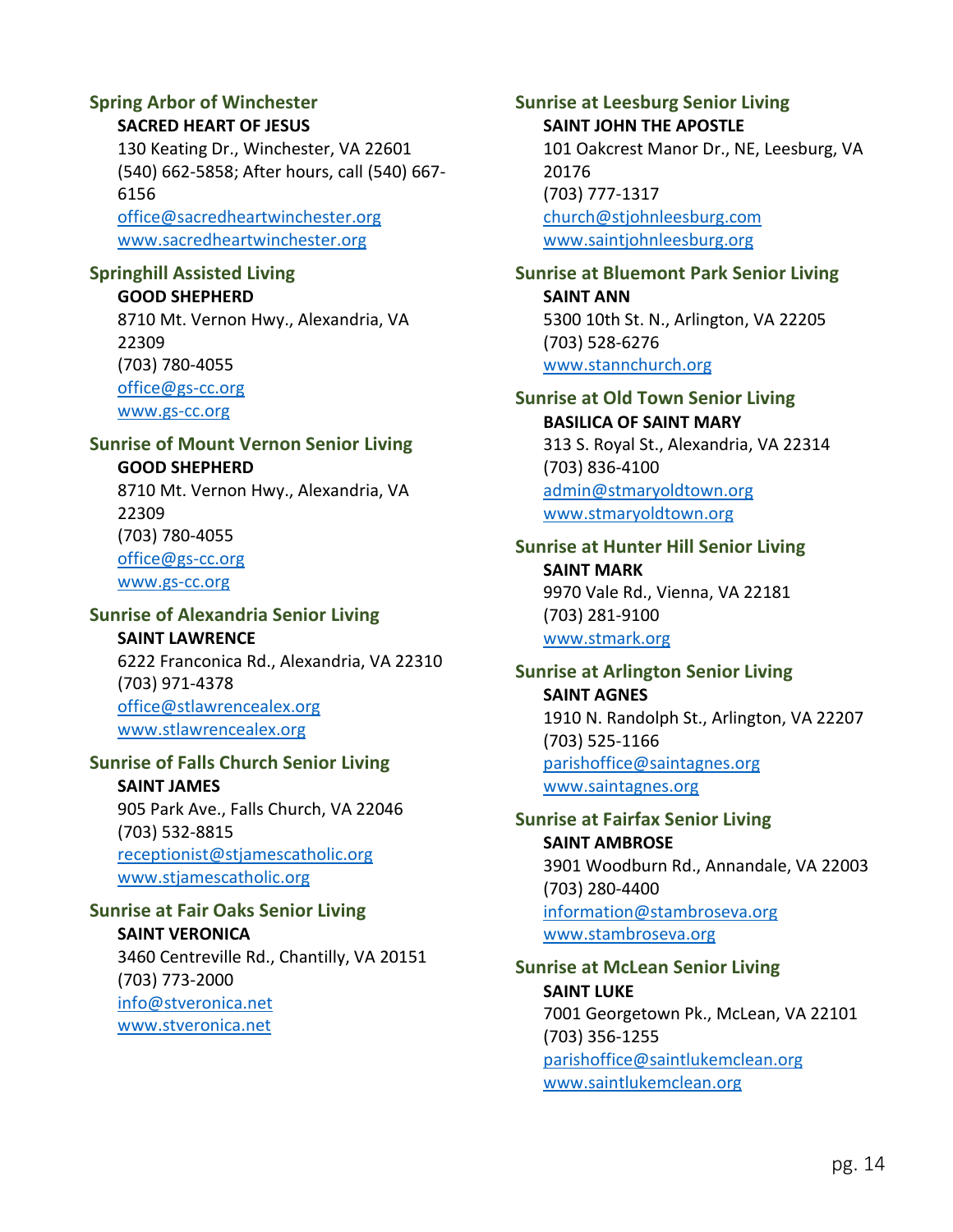## <span id="page-19-0"></span>**Sunrise at Countryside Senior Living**

**OUR LADY OF HOPE**

46639 Algonkian Pkwy., Potomac Falls, VA 20165 (703) 433-6770 [hello@ourladyofhope.net](mailto:hello@ourladyofhope.net) [www.ourladyofhope.net](http://www.ourladyofhope.net/)

## <span id="page-19-1"></span>**Sunrise at George Mason Senior Living**

**SAINT LEO THE GREAT** 3700 Old Lee Hwy., Fairfax, VA 22030 (703) 273-5369 [parishsecretary@stleofairfax.com](mailto:parishsecretary@stleofairfax.com) [www.stleofairfax.com](http://www.stleofairfax.com/)

## <span id="page-19-2"></span>**Tall Oaks Assisted Living**

**SAINT THOMAS À BECKET** 1421 Wiehle Ave., Reston, VA 20190 (703) 437-7113 [info@stbchurch.com](mailto:info@stbchurch.com) [www.stbchurch.com](http://www.stbchurch.com/)

<span id="page-19-3"></span>**The Arbors Senior Living PRECIOUS BLOOD** 114 E. Edmondson St., Culpeper, VA 22701 (540) 825-8945 [office@pbcconline.com](mailto:office@pbcconline.com) [www.pbcconline.com](http://www.pbcconline.com/)

## <span id="page-19-4"></span>**The Crossing at Falls Run SAINT MARY OF THE IMMACULATE CONCEPTION** 1009 Stafford Ave., Fredericksburg, VA 22401

(540) 373-6491 [stmary@stmaryfred.org](mailto:stmary@stmaryfred.org) [www.stmaryfred.org](http://www.stmaryfred.org/)

## <span id="page-19-5"></span>**The Crossings at Lorton OUR LADY OF ANGELS** 13752 Mary's Way, Woodbridge, VA 22191 (703) 494-2444 [www.olacc.org](http://www.olacc.org/)

## <span id="page-19-6"></span>**The Culpeper PRECIOUS BLOOD** 114 E. Edmondson St., Culpeper, VA 22701 (540) 825-8945 [office@pbcconline.com](mailto:office@pbcconline.com) [www.pbcconline.com](http://www.pbcconline.com/)

#### <span id="page-19-7"></span>**The Fairmont ALL SAINTS** 9300 Stonewall Rd., Manassas, VA 20110 (703) 368-4500 [parishoffice@allsaintsva.org](mailto:parishoffice@allsaintsva.org) [www.allsaintsva.org](http://www.allsaintsva.org/)

<span id="page-19-8"></span>**The Fountains at Washington House BLESSED SACRAMENT** 1427 W. Braddock Rd., Alexandria, VA 22302 (703) 998-6100; After hours, call (703) 998- 6107 [parishoffice@blessedsacramentcc.org](mailto:parishoffice@blessedsacramentcc.org) [www.blessedsacramentcc.org](http://www.blessedsacramentcc.org/)

#### <span id="page-19-9"></span>**The Gardens Assisted Living SAINT LEO THE GREAT**

3700 Old Lee Hwy., Fairfax, VA 22030 (703) 273-5369 [parishsecretary@stleofairfax.com](mailto:parishsecretary@stleofairfax.com) [www.stleofairfax.com](http://www.stleofairfax.com/)

# <span id="page-19-10"></span>**The Jefferson Senior Living Community SAINT CHARLES BORROMEO**

3304 N. Washington Blvd., Arlington, VA 22201 (703) 527-5500 [parishoffice@stcharleschurch.org](mailto:parishoffice@stcharleschurch.org) [www.stcharleschurch.org](http://www.stcharleschurch.org/)

# <span id="page-19-11"></span>**The Johnson Center**

**OUR LADY OF HOPE** 46639 Algonkian Pkwy., Potomac Falls, VA 20165 (703) 433-6770 [hello@ourladyofhope.net](mailto:hello@ourladyofhope.net) [www.ourladyofhope.net](http://www.ourladyofhope.net/)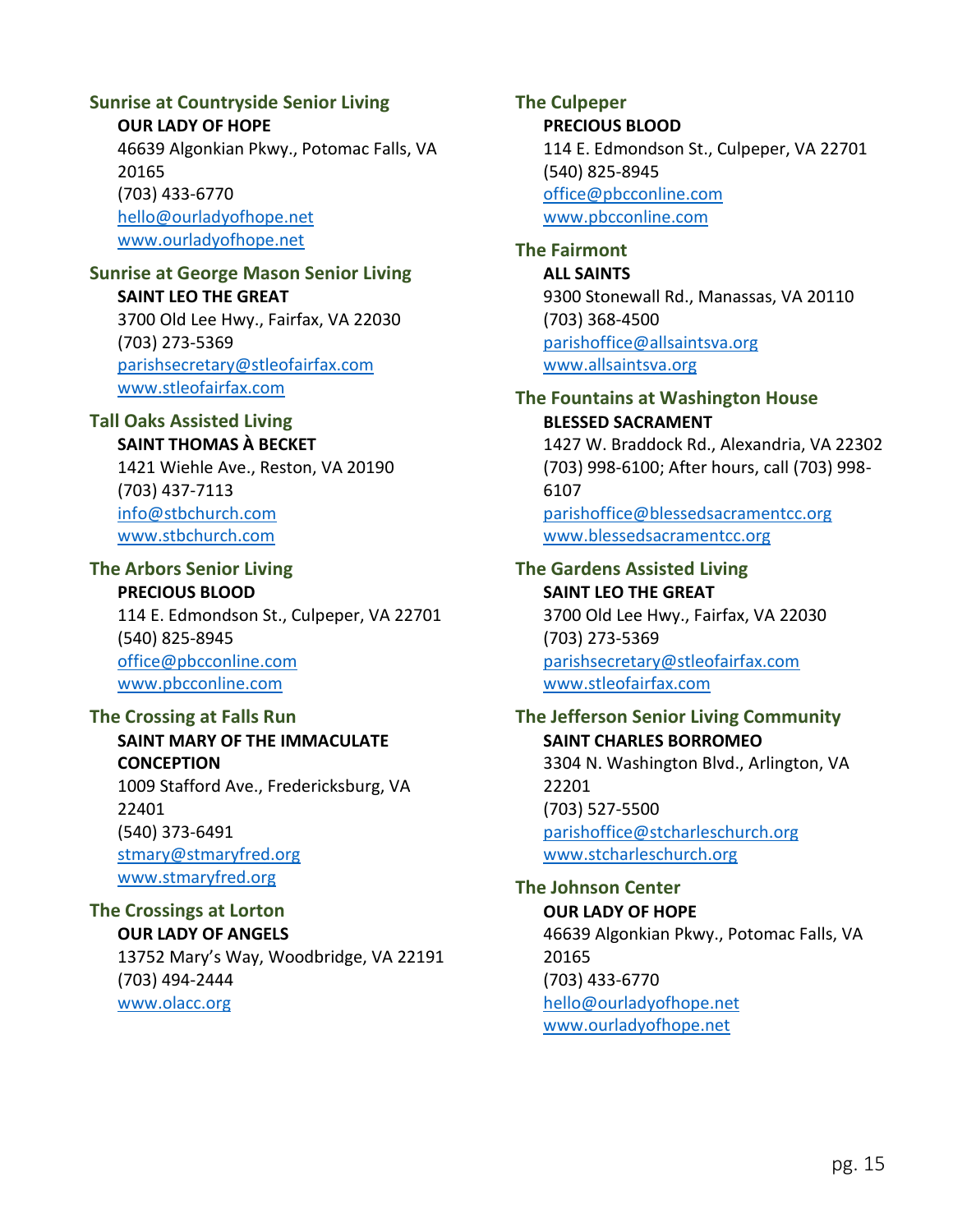## <span id="page-20-0"></span>**The Orchard Assisted Living at Warsaw**

**SAINT PAUL MISSION**

7070 Nomini Hall Rd., Hague, VA 22469 (804) 472-3090 [saintpaulhague@gmail.com](mailto:saintpaulhague@gmail.com) [www.saintpaulhague.com](http://www.saintpaulhague.com/)

#### <span id="page-20-1"></span>**The Sylvestry Avalon**

**SAINT JOHN THE BELOVED** 6420 Linway Ter., McLean, VA 22101 (703) 356-7916 [sharrington@stjohncatholicmclean.org](mailto:sharrington@stjohncatholicmclean.org) [www.stjohncatholicmclean.org](http://www.stjohncatholicmclean.org/)

#### <span id="page-20-2"></span>**The Tribute**

**SACRED HEART** 12975 Purcell Rd., Manassas, VA 20112 (703) 590-0030 [office@shcva.org](mailto:office@shcva.org)

[www.shcva.org](http://www.shcva.org/)

## <span id="page-20-3"></span>**The Villa at Suffield Meadows**

**SAINT JOHN THE EVANGELIST**

271 Winchester St., Warrenton, VA 20186 (540) 347-2922 [www.sje1.org](http://www.sje1.org/)

#### <span id="page-20-4"></span>**The Village at Gordon House SAINT ISIDORE THE FARMER**

14414 St. Isidore Way, Orange, VA 22960 (540) 672-4933 [admin@saintisidorethefarmer.com](mailto:admin@saintisidorethefarmer.com) [www.saintisidorethefarmer.com](http://www.saintisidorethefarmer.com/)

# <span id="page-20-5"></span>**The Village at Orchard Ridge**

#### **SACRED HEART OF JESUS**

130 Keating Dr., Winchester, VA 22601 (540) 662-5858; After hours, call (540) 667- 6156 [office@sacredheartwinchester.org](mailto:office@sacredheartwinchester.org) [www.sacredheartwinchester.org](http://www.sacredheartwinchester.org/)

#### <span id="page-20-6"></span>**The Wellington at Lake Manassas HOLY TRINITY**

8213 Linton Hall Rd., Gainesville, VA 20155 (703) 753-6700 [secretary@holytrinityparish.net](mailto:secretary@holytrinityparish.net) [www.holytrinityparish.net](http://www.holytrinityparish.net/)

#### <span id="page-20-7"></span>**The Willows at Orchard Ridge SACRED HEART OF JESUS**

130 Keating Dr., Winchester, VA 22601 (540) 662-5858; After hours, call (540) 667- 6156 [office@sacredheartwinchester.org](mailto:office@sacredheartwinchester.org)

[www.sacredheartwinchester.org](http://www.sacredheartwinchester.org/)

### <span id="page-20-8"></span>**Tribute at the Glen**

#### **SAINT ELIZABETH ANN SETON**

12807 Valleywood Dr., Lake Ridge, VA 22192 (703) 494-4008; After hours, call (571) 455- 0402

[c.ohearn@setonlakeridge.org](mailto:c.ohearn@setonlakeridge.org) [www.setonlakeridge.org](http://www.setonlakeridge.org/)

# <span id="page-20-9"></span>**Tribute at One Loudoun**

## **SAINT THERESA** 21370 St. Theresa Ln., Ashburn, VA 20147 (703) 729-2287 [office@sainttheresaparish.com](mailto:office@sainttheresaparish.com) [www.sainttheresaparish.com](http://www.sainttheresaparish.com/)

## <span id="page-20-10"></span>**Tyson's Tower Senior Living OUR LADY OF GOOD COUNSEL** 8601 Wolftrap Rd., Vienna, VA 22182-5026 (703) 938-2828 [info@olgcva.org](mailto:info@olgcva.org) [www.olgcva.org](http://www.olgcva.org/)

## <span id="page-20-11"></span>**Vinson Hall Retirement Community SAINT LUKE** 7001 Georgetown Pk., McLean, VA 22101 (703) 356-1255 [parishoffice@saintlukemclean.org](mailto:parishoffice@saintlukemclean.org) [www.saintlukemclean.org](http://www.saintlukemclean.org/)

### **SAINT JOHN THE BELOVED** 6420 Linway Ter., McLean, VA 22101 (703) 356-7916 [sharrington@stjohncatholicmclean.org](mailto:sharrington@stjohncatholicmclean.org) [www.stjohncatholicmclean.org](http://www.stjohncatholicmclean.org/)

## <span id="page-20-12"></span>**Waltonwood at Ashburn SAINT THERESA** 21370 St. Theresa Ln., Ashburn, VA 20147 (703) 729-2287 [office@sainttheresaparish.com](mailto:office@sainttheresaparish.com) [www.sainttheresaparish.com](http://www.sainttheresaparish.com/)